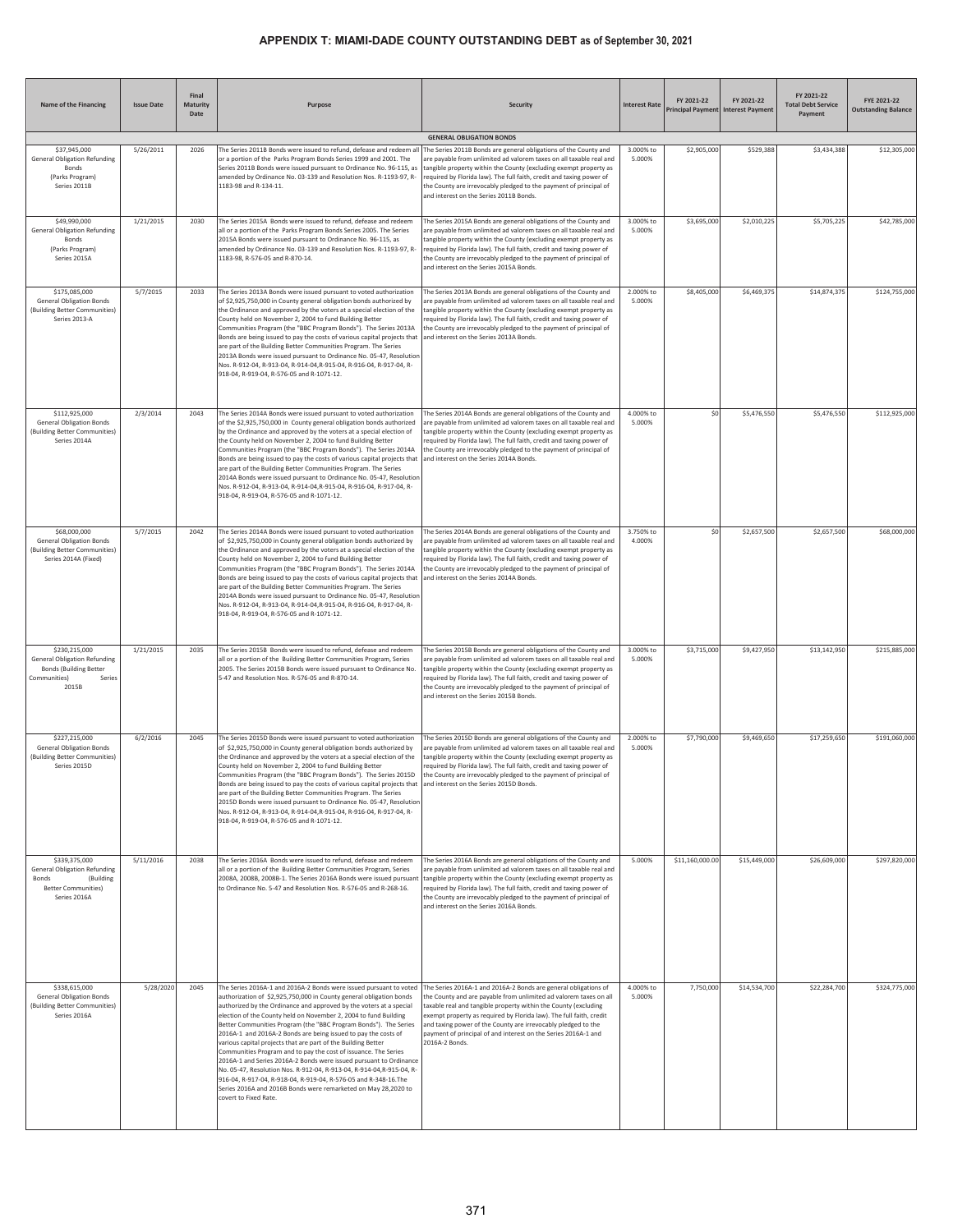| Name of the Financing                                                                                                      | <b>Issue Date</b> | Final<br>Maturity<br>Date | Purpose                                                                                                                                                                                                                                                                                                                                                                                                                                                                                                                                                                                                                                                                                  | <b>Security</b>                                                                                                                                                                                                                                                                                                                                                                                      | <b>Interest Rate</b> | FY 2021-22  | FY 2021-22<br>Principal Payment Interest Payment | FY 2021-22<br><b>Total Debt Service</b><br>Payment | FYE 2021-22<br><b>Outstanding Balance</b> |
|----------------------------------------------------------------------------------------------------------------------------|-------------------|---------------------------|------------------------------------------------------------------------------------------------------------------------------------------------------------------------------------------------------------------------------------------------------------------------------------------------------------------------------------------------------------------------------------------------------------------------------------------------------------------------------------------------------------------------------------------------------------------------------------------------------------------------------------------------------------------------------------------|------------------------------------------------------------------------------------------------------------------------------------------------------------------------------------------------------------------------------------------------------------------------------------------------------------------------------------------------------------------------------------------------------|----------------------|-------------|--------------------------------------------------|----------------------------------------------------|-------------------------------------------|
| \$32,660,000.00<br><b>General Obligation Refunding</b><br>Bonds<br>(Building<br><b>Better Communities)</b><br>Series 2020A | 6/24/2020         | 2039                      | The Series 2020A Bonds were issued to refund a portion of the<br>County's General Obligation Bonds (Building Better Communities<br>Program), Series 2010A and pay the costs of issuance of the Series<br>2020A Bonds.                                                                                                                                                                                                                                                                                                                                                                                                                                                                    | The Series 2020A Bonds are general obligations of the County and<br>are payable from unlimited ad valorem taxes on all taxable real and<br>tangible property within the County (excluding exempt property as<br>required by Florida law). The full faith, credit and taxing power of<br>the County are irrevocably pledged to the payment of principal of<br>and interest on the Series 2020A Bonds. | 4.000% to<br>5.000%  | 1,145,000   | \$1,407,900                                      | \$2,552,900                                        | \$30,450,000                              |
| \$168,775,000<br><b>General Obligation Refunding</b><br>Bonds<br>(Building<br><b>Better Communities)</b><br>Series 2020B   | 6/24/2020         | 2039                      | The Series 2020B Bonds were issued to refund a portion of the<br>County's General Obligation Bonds (Building Better Communities<br>Program), Series 2011A and pay the costs of issuance of the Series<br>2020B Bonds                                                                                                                                                                                                                                                                                                                                                                                                                                                                     | The Series 2020B Bonds are general obligations of the County and<br>are payable from unlimited ad valorem taxes on all taxable real and<br>tangible property within the County (excluding exempt property as<br>required by Florida law). The full faith, credit and taxing power of<br>the County are irrevocably pledged to the payment of principal of<br>and interest on the Series 2020B Bonds. | .550% to<br>2.750%   | 7,160,000   | \$3,288,325                                      | \$10,448,325                                       | \$159,425,000                             |
| \$94,915,000<br><b>General Obligation Bonds</b><br>(Public Health Trust Program)<br>Series 2015C                           | 1/21/2015         | 2044                      | The Series 2015C Bonds were issued pursuant to voted authorization<br>of \$830,000,000 in County general obligation bonds authorized by the<br>Ordinance and approved by the voters at a special election of the<br>County held on November 5, 2013 to fund Public Health Trust<br>Program. The Series 2015C Bonds are being issued to pay the costs of<br>various capital projects that are part of the Public Health Trust<br>Program. The Series 2015C Bonds were issued pursuant to Ordinance<br>No. 14-52, Resolution No R-497-14.                                                                                                                                                  | The Series 2015C Bonds are general obligations of the County and<br>are payable from unlimited ad valorem taxes on all taxable real and<br>tangible property within the County (excluding exempt property as<br>equired by Florida law). The full faith, credit and taxing power of<br>the County are irrevocably pledged to the payment of principal of<br>and interest on the Series 2015C Bonds.  | 2.000% to<br>5.000%  | \$2,185,000 | \$3,291,481                                      | \$5,476,481                                        | \$79,885,000                              |
| \$191,260,000<br><b>General Obligation Bonds</b><br>(Public Health Trust Program)<br>Series 2016A                          | 9/11/2018         | 2046                      | The Series 2016A Bonds were issued pursuant to voted authorization<br>of \$830,000,000 in County general obligation bonds authorized by the<br>Ordinance and approved by the voters at a special election of the<br>County held on November 5, 2013 to fund Public Health Trust<br>Program. The Series 2016A Bonds are being issued to pay the costs of<br>various capital projects that are part of the Public Health Trust<br>Program. The Series 2016A Bonds were issued pursuant to Ordinance<br>No. 14-52, Resolution No R-783-16.                                                                                                                                                  | The Series 2016A Bonds are general obligations of the County and<br>are payable from unlimited ad valorem taxes on all taxable real and<br>tangible property within the County (excluding exempt property as<br>equired by Florida law). The full faith, credit and taxing power of<br>the County are irrevocably pledged to the payment of principal of<br>and interest on the Series 2016A Bonds.  | 2.500% to<br>5.000%  | \$4,220,000 | \$7,273,750                                      | \$11,493,750                                       | \$176,225,000                             |
| \$163,760,000<br><b>General Obligation Bonds</b><br>(Public Health Trust Program)<br>Series 2018A                          | 7/31/2019         | 2048                      | The Series 2018A Bonds were issued pursuant to voted authorization<br>of \$830,000,000 in County general obligation bonds authorized by the<br>Ordinance and approved by the voters at a special election of the<br>County held on November 5, 2013 to fund Public Health Trust<br>Program. The Series 2018A Bonds are being issued to pay the costs of<br>various capital projects that are part of the Public Health Trust<br>Program. The Series 2018A Bonds were issued pursuant to Ordinance<br>No. 14-52, Resolution No R-783-16. The Series 2018A Bonds were<br>remarketed on July 31, 2019 to covert to Fixed Rate.                                                              | The Series 2018A Bonds are general obligations of the County and<br>are payable from unlimited ad valorem taxes on all taxable real and<br>tangible property within the County (excluding exempt property as<br>required by Florida law). The full faith, credit and taxing power of<br>the County are irrevocably pledged to the payment of principal of<br>and interest on the Series 2018A Bonds. | 5.000%               | \$2,900,000 | \$7,928,500                                      | \$10,828,500                                       | \$155,670,000                             |
| \$154,540,000<br><b>General Obligation Bonds</b><br>(Public Health Trust Program)<br>Series 2019A                          | 2/4/2019          | 2049                      | The Series 2019A Bonds were issued pursuant to voted authorization<br>of \$830,000,000 in County general obligation bonds authorized by the<br>Ordinance and approved by the voters at a special election of the<br>County held on November 5, 2013 to fund Public Health Trust<br>Program. The Series 2019A Bonds are being issued to pay the costs of<br>various capital projects that are part of the Public Health Trust<br>Program. The Series 2019A Bonds were issued pursuant to Ordinance<br>No. 14-52, Resolution No R-783-16. The Series 2019A Bonds were<br>remarketed on February 4,2021 to covert to Fixed Rate.                                                            | The Series 2019A Bonds are general obligations of the County and<br>are payable from unlimited ad valorem taxes on all taxable real and<br>angible property within the County (excluding exempt property as<br>equired by Florida law). The full faith, credit and taxing power of<br>the County are irrevocably pledged to the payment of principal of<br>and interest on the Series 2019A Bonds.   | 2.000% to<br>5.000%  | \$1,065,000 | \$3,142,145                                      | \$4,207,145                                        | \$153,475,000                             |
| \$112,295,000<br><b>General Obligation Bonds</b><br>(Public Health Trust Program)<br>Series 2021A                          | 9/22/2021         | 2050                      | The Series 2021A Bonds were issued pursuant to voted authorization<br>of \$830,000,000 in County general obligation bonds authorized by the<br>Ordinance and approved by the voters at a special election of the<br>County held on November 5, 2013 to fund Public Health Trust<br>Program. The Series 2021A Bonds are being issued to pay the costs of<br>various capital projects that are part of the Public Health Trust<br>Program. The Series 2021A Bonds were issued pursuant to Ordinance<br>No. 14-52, Resolution No R-783-16. The Series 2021A Bonds were<br>emarketed on September 22, 2021 to covert to Fixed Rate.                                                          | Th Series 2021A Bonds are general obligations of the County and are<br>pavable from unlimited ad valorem taxes on all taxable real and<br>tangible property within the County (excluding exempt property as<br>equired by Florida law). The full faith, credit and taxing power of<br>the County are irrevocably pledged to the payment of principal of<br>and interest on the Series 2021A Bonds.   | 2.000% to<br>5.000%  | \$0         | \$3,659,008                                      | \$3,659,008                                        | \$112,295,000                             |
| \$40,280,000<br><b>Capital Asset Acquisition</b><br><b>Taxable Special Obligation</b><br>Bonds<br>Series 2010D             | 12/15/2010        | 2040                      | The Series 2010D Bonds were issued pursuant to Ordinance No. 10-72,<br>and Resolution No. R-1067-10 (collectively, the "Bond Ordinance") to<br>provide funds to pay the costs of acquisition, construction,<br>improvement or renovation of certain capital assets, fund the Reserve<br>Account for the Series 2010D Bonds and pay the cost of issuance,<br>including the cost of Bond Insurance Policy of the County.                                                                                                                                                                                                                                                                   | The Series 2010D Bonds are limited special obligations of the County<br>and will be payable solely from legally available non-ad valorem<br>revenues of the County budgeted and appropriated annually and<br>actually deposited by the County in the Debt Service Account<br>created under the Bond Ordinance.                                                                                       | 7.500%               | \$0         | \$3,021,000                                      | \$3,021,000                                        | \$40,280,000                              |
| \$76,320,000<br>Capital Asset Acquisition Special<br><b>Obligation Bonds</b><br>Series 2013A                               | 9/26/2013         | 2038                      | The Series 2013A Bonds were issued pursuant to Ordinance No. 13-62<br>and Resolution No. R-512-13 (collectively, the "Bond Ordinance") for<br>the purpose of: (i) to provide funds to pay the costs of acquisition,<br>construction, improvement or renovation of certain capital assets of<br>the County; (ii) pay at maturity all of the County's Capital Asset<br>Acquisition Taxable Special Obligation Bonds, Series 2010C; (iii) prepay<br>a loan obtained from the Sunshine State Governmental Financing<br>Commission, including the reimbursement to the County for payments<br>made on the Naranja CRA Sunshine State Loan and; (iv) pay a portion<br>of the cost of issuance. | The Series 2013A Bonds are limited special obligations of the County<br>and will be payable solely from legally available non-ad valorem<br>evenues of the County budgeted and appropriated annually and<br>actually deposited by the County in the Debt Service Account<br>created under the Bond Ordinance.                                                                                        | 4.000% to<br>5.000%  | \$3,885,000 | \$398,250                                        | \$4,283,250                                        | \$4,080,000                               |
| \$24,330,000<br>Capital Asset Acquisition Specia<br><b>Obligation Refunding Bonds</b><br>Series 2013B                      | 9/26/2013         | 2024                      | The Series 2013B Bonds were issued pursuant to Ordinance No. 13-62<br>and Resolution No. R-512-13 (collectively, the "Bond Ordinance") for<br>the purpose of: (i) to refund Capital Asset Acquisition Special<br>Obligation Bonds, Series 2004B maturing April 1, 2019 and April 1,<br>2024 and (ii) to pay a portion of the costs of issuance.                                                                                                                                                                                                                                                                                                                                          | The Series 2013B Bonds are limited special obligations of the County<br>and will be payable solely from legally available non-ad valorem<br>revenues of the County budgeted and appropriated annually and<br>actually deposited by the County in the Debt Service Account<br>created under the Bond Ordinance.                                                                                       | 4.000% to<br>5.000%  | \$1,550,000 | \$231,000                                        | \$1,781,000                                        | \$3,070,000                               |
| \$29,720,000<br>Capital Asset Acquisition Special<br><b>Obligation Bonds</b><br>Series 2016A                               | 8/24/2016         | 2046                      | The Series 2016A Bonds were issued pursuant to Ordinance No. 16-68,<br>Resolution No. R-605-16 (collectively, the "Bond Ordinance") for the<br>purpose of: (i) to provide funds to pay the costs of acquisition,<br>construction, improvement or renovation of certain capital assets of<br>the County; (ii) to pay the costs of issuance related to the Series 2016A<br>Bonds.                                                                                                                                                                                                                                                                                                          | The Series 2016A Bonds are limited special obligations of the County<br>and will be payable solely from legally available non-ad valorem<br>revenues of the County budgeted and appropriated annually and<br>actually deposited by the County in the Debt Service Account<br>created under the Bond Ordinance.                                                                                       | 3.000% to<br>5.000%  | \$895,000   | \$1,279,100                                      | \$2,174,100                                        | \$25,045,000                              |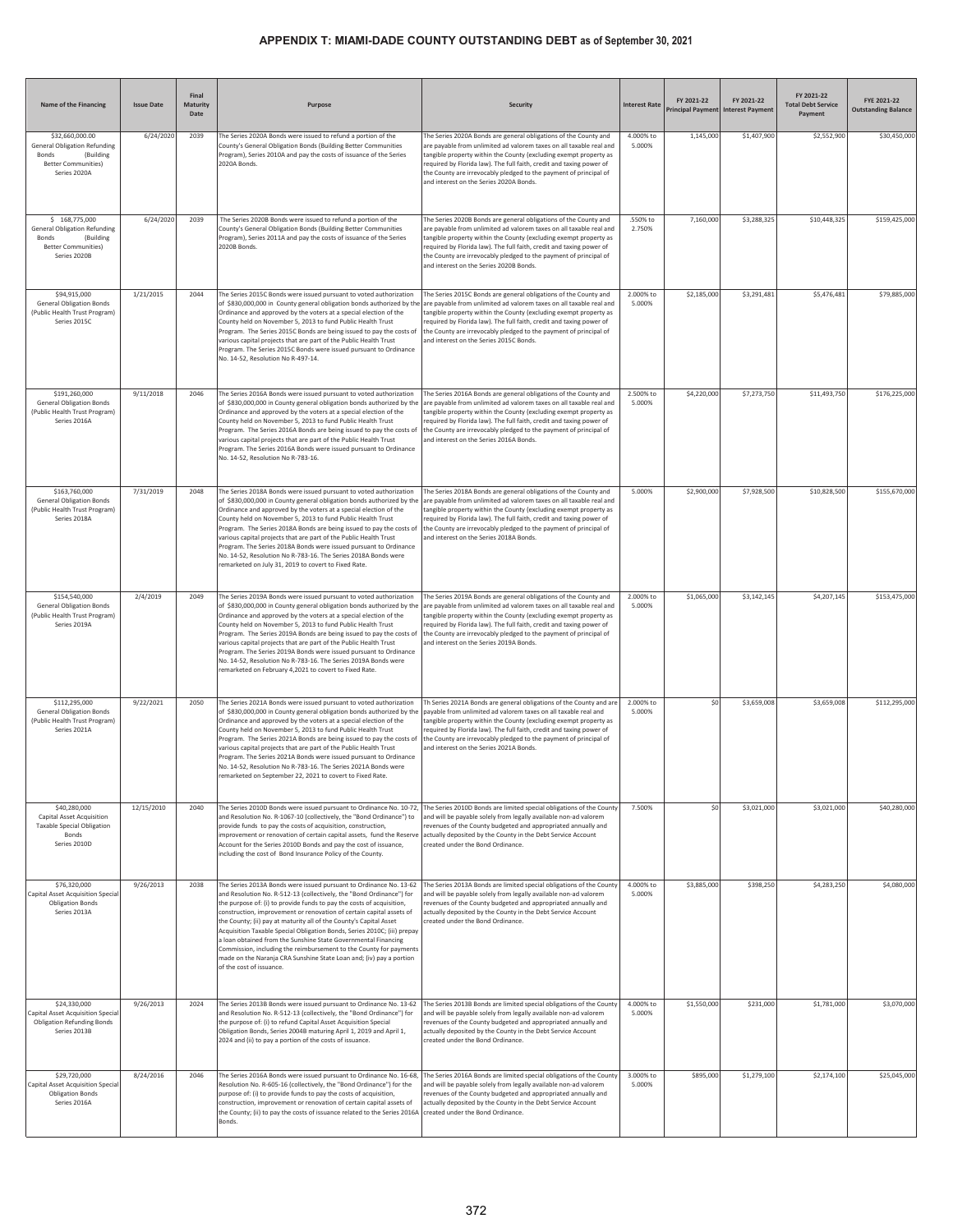| Name of the Financing                                                                                    | <b>Issue Date</b> | Final<br><b>Maturity</b><br>Date | Purpose                                                                                                                                                                                                                                                                                                                                                                                                                                                                                                                                                                                                       | <b>Security</b>                                                                                                                                                                                                                                                                                                                                                                                                                                                                                                                                                                                                  | <b>Interest Rate</b> | FY 2021-22   | FY 2021-22<br>Principal Payment Interest Payment | FY 2021-22<br><b>Total Debt Service</b><br>Payment | FYE 2021-22<br><b>Outstanding Balance</b> |
|----------------------------------------------------------------------------------------------------------|-------------------|----------------------------------|---------------------------------------------------------------------------------------------------------------------------------------------------------------------------------------------------------------------------------------------------------------------------------------------------------------------------------------------------------------------------------------------------------------------------------------------------------------------------------------------------------------------------------------------------------------------------------------------------------------|------------------------------------------------------------------------------------------------------------------------------------------------------------------------------------------------------------------------------------------------------------------------------------------------------------------------------------------------------------------------------------------------------------------------------------------------------------------------------------------------------------------------------------------------------------------------------------------------------------------|----------------------|--------------|--------------------------------------------------|----------------------------------------------------|-------------------------------------------|
| \$193,400,000<br>Capital Asset Acquisition Specia<br><b>Obligation Refunding Bonds</b><br>Series 2016B   | 8/24/2016         | 2037                             | The Series 2016B Bonds were issued pursuant to Ordinance No. 16-68,<br>Resolution No. R-605-16 (collectively, the "Bond Ordinance") for the<br>purpose of: (i) to refund all of the County's Capital Asset Acquisition<br>Special Obligation Bonds, Series 2004B; (ii) to refund all of the Public<br>Service Tax Revenue Bonds, Series 2006; (iii) refund Capital Asset<br>Acquisition Special Obligation Bonds, Series 2007A Bonds maturing on<br>and after 4/1/2018; (iv) to refund Public Service Tax Revenue Bonds,<br>Series 2007A maturing on and after 4/1/2018 and; (v) to pay costs of<br>issuance. | The Series 2016B Bonds are limited special obligations of the County<br>and will be payable solely from legally available non-ad valorem<br>evenues of the County budgeted and appropriated annually and<br>actually deposited by the County in the Debt Service Account<br>reated under the Bond Ordinance.                                                                                                                                                                                                                                                                                                     | 3.000% to<br>5.000%  | \$8,880,000  | \$6,931,962                                      | \$15,811,962                                       | \$152,120,000                             |
| \$74,435,000<br>Capital Asset Acquisition Special<br><b>Obligation Refunding Bonds</b><br>Series 2017A   | 8/30/2017         | 2039                             | The Series 2017A Bonds were issued pursuant to, Resolution No. R-740<br>17(collectively, the "Bond Ordinance") for the purpose of: (i) to refund<br>a portion of the County's Capital Asset Acquisition Special Obligation<br>Bonds, Series 2009A and (ii) to pay costs of issuance.                                                                                                                                                                                                                                                                                                                          | The Series 2017A Bonds are limited special obligations of the County<br>and will be payable solely from legally available non-ad valorem<br>evenues of the County budgeted and appropriated annually and<br>actually deposited by the County in the Debt Service Account<br>created under the Bond Ordinance.                                                                                                                                                                                                                                                                                                    | 3.000% to<br>5.000%  | \$4,785,000  | \$2,841,888                                      | \$7,626,888                                        | \$60,450,000                              |
| \$16,185,000<br>Capital Asset Acquisition Specia<br><b>Obligation Bonds</b><br>Series 2018               | 8/31/2018         | 2033                             | The Series 2018 Bonds were issued pursuant to, Ordinance No. 07-51,<br>Resolution No. R-773-18 (collectively, the "Bond Ordinance") for the<br>purpose of funding: (i) American with Disabilities Elections equipment<br>and the reimbursement of expenditures associated with QNIP and; (ii)<br>to pay the costs of issuance related to the Series 2018 Bonds.                                                                                                                                                                                                                                               | The Series 2018 Bonds are limited special obligations of the County<br>and will be payable solely from legally available non-ad valorem<br>revenues of the County budgeted and appropriated annually and<br>actually deposited by the County in the Debt Service Account<br>created under the Bond Ordinance.                                                                                                                                                                                                                                                                                                    | 3.140%               | \$935,000    | \$419,190                                        | \$1,354,190                                        | \$12,415,000                              |
| \$64,650,000<br>Capital Asset Acquisition Special<br><b>Obligation Bonds</b><br>Series 2019A             | 8/28/2019         | 2040                             | The Series 2019A Bonds were issued pursuant to Ordinance No. 07-51,<br>Resolution No. R-812-19 (collectively, the "Bond Ordinance") to fund<br>all or a portion of the costs of the acquisition, development and<br>construction of the Series 2019A Projects which include financing of<br>fire rescue helicopters and Quality Neighborhood Improvement<br>projects such as drainage, resurfacing, sidewalk and park projects and<br>to pay the costs of issuance.                                                                                                                                           | The Series 2019A Bonds are limited special obligations of the County<br>and will be payable solely from legally available non-ad valorem<br>evenues of the County budgeted and appropriated annually and<br>actually deposited by the County in the Debt Service Account<br>treated under the Bond Ordinance.                                                                                                                                                                                                                                                                                                    | 5.000%               | \$2,020,000  | \$3,081,500                                      | \$5,101,500                                        | \$59,610,000                              |
| \$96,930,000<br>Capital Asset Acquisition Special<br><b>Obligation Bonds</b><br>Series 2019B             | 8/28/2019         | 2040                             | The Series 2019B Bonds were issued pursuant to Ordinance No. 07-51,<br>Resolution No. R-812-19 (collectively, the "Bond Ordinance") to refund<br>all of the County's outstanding Capital Asset Acquisition Taxable<br>Special Obligation Bonds, Series 2009B (Build America Bonds) and<br>Capital Asset Acquisition Taxable Special Obligation Bonds, Series<br>2010B (Build America Bonds); and pay costs of issuance.                                                                                                                                                                                       | The Series 2019B Bonds are limited special obligations of the County<br>and will be payable solely from legally available non-ad valorem<br>evenues of the County budgeted and appropriated annually and<br>ctually deposited by the County in the Debt Service Account<br>created under the Bond Ordinance.                                                                                                                                                                                                                                                                                                     | 5.000%               | \$3,010,000  | \$4,449,000                                      | \$7,459,000                                        | \$85,970,000                              |
| \$338,395,000.00<br>Capital Asset Acquisition Special<br><b>Obligation Bonds</b><br>Series 2020B         | 9/30/2020         | 2023                             | The Series 2020B Bonds were issued pursuant to Ordinance No. 20-81<br>and Resolution No. R-825-20 (collectively, the "Bond Resolution") to (i<br>fund all or a portion of the costs of acquisition, construction,<br>mprovement and or renovation of the Series 2020B Projects, (ii) pay<br>capitalized interest on the Series 2020B Bonds through October 1,<br>2021 and (iii) pay the costs of issuance related to the Series 2020B<br>Bonds.                                                                                                                                                               | The Series 2020B Bonds are limited special obligations of the County<br>and will be payable solely from legally available non-ad valorem<br>evenues of the County budgeted and appropriated annually and<br>actually deposited by the County in the Debt Service Account<br>reated under the Bond Ordinance.                                                                                                                                                                                                                                                                                                     | 0.375%               | \$0          | \$1,268,981                                      | \$1,268,981                                        | \$338,395,000                             |
| \$124,835,000.00<br>Capital Asset Acquisition Specia<br><b>Obligation Bonds</b><br>Series 2020C          | 9/30/2020         | 2038                             | The Series 2020C Bonds were issued pursuant to Ordinance No. 20-81<br>and Resolution No. R-825-20 (collectively, the "Bond Resolution") to<br>(i) fund all or a portion of the costs of acquisition, construction,<br>improvement and or renovation of the Series 2020C Projects and (ii)<br>pay the costs of issuance related to the Series 2020C Bonds.                                                                                                                                                                                                                                                     | The Series 2020C Bonds are limited special obligations of the County<br>and will be payable solely from legally available non-ad valorem<br>evenues of the County budgeted and appropriated annually and<br>actually deposited by the County in the Debt Service Account<br>created under the Bond Ordinance.                                                                                                                                                                                                                                                                                                    | 4.000% to<br>5.000%  | \$0          | \$5,157,500                                      | \$5,157,500                                        | \$124,835,000                             |
| \$73,475,000.00<br>Capital Asset Acquisition Specia<br><b>Obligation Refunding Bonds</b><br>Series 2020D | 9/30/2020         | 2038                             | The Series 2020D Bonds were issued pursuant to Ordinance No. 20-81<br>and Resolution No. R-825-20 (collectively, the "Bond Resolution") to (i)<br>refund a portion of the County's outstanding Capital Asset Acquisition<br>Special Obligation Bonds Series 2011A and 2013A and (ii) pay the costs<br>of issuance related to the Series 2020D Bonds.                                                                                                                                                                                                                                                          | The Series 2020D Bonds are limited special obligations of the County<br>and will be payable solely from legally available non-ad valorem<br>revenues of the County budgeted and appropriated annually and<br>actually deposited by the County in the Debt Service Account<br>created under the Bond Ordinance.                                                                                                                                                                                                                                                                                                   | 1.500% to<br>2.200%  | \$2,420,000  | \$1,362,220                                      | \$3,782,220                                        | \$69,140,000                              |
| \$81,330,000.00<br>Capital Asset Acquisition Special<br>Obligation Bonds<br>Series 2021A                 | 7/28/2021         | 2046                             | The Series 2021A Bonds were issued pursuant to Ordinance No. 20-81<br>and Resolution No. R-585-21 (collectively, the "Bond Resolution") to (i)<br>fund all or a portion of the costs of acquisition, construction,<br>improvement and or renovation of the Series 2021A Projects and (ii)<br>pay the costs of issuance related to the Series 2021A Bonds.                                                                                                                                                                                                                                                     | The Series 2021A Bonds are limited special obligations of the County<br>and will be payable solely from legally available non-ad valorem<br>revenues of the County budgeted and appropriated annually and<br>actually deposited by the County in the Debt Service Account<br>reated under the Bond Ordinance.                                                                                                                                                                                                                                                                                                    | 4.000% to<br>5.000%  | \$2,850,000  | \$2,391,626                                      | \$5,241,626                                        | \$78,480,000                              |
| \$59,160,000<br>Capital Asset Acquisition Specia<br><b>Obligation Refunding Bonds</b><br>Series 2021B    | 7/28/2021         | 2027                             | The Series 2021B Bonds were issued pursuant to Ordinance No. 20-81<br>and Resolution No. R-585-21 (collectively, the "Bond Resolution") to (i)<br>refund all of the County's outstanding Public Service Tax Bonds Series<br>2011 and prepay a portion of the County's outstanding 2011 Sunshine<br>State Loan and (ii) pay the costs of issuance related to the Series 2021B created under the Bond Ordinance.<br>Bonds.                                                                                                                                                                                      | The Series 2021B Bonds are limited special obligations of the County<br>and will be payable solely from legally available non-ad valorem<br>revenues of the County budgeted and appropriated annually and<br>actually deposited by the County in the Debt Service Account                                                                                                                                                                                                                                                                                                                                        | 5.000%               | \$13,065,000 | \$1,996,650                                      | \$15,061,650                                       | \$46,095,000                              |
| \$91,207,213.90<br>Subordinate Special Obligation<br>Bonds<br>Series 2009                                | 7/14/2009         | 2047                             | The Series 2009 Bonds were issued pursuant to Ordinance Nos. 97-<br>210, 05-99, 09-22, Resolution Nos. R-336-09 and R-903-09 to provide<br>funds to pay the costs of the Project with respect to the baseball<br>stadium and to make a deposit to the Reserve Fund.                                                                                                                                                                                                                                                                                                                                           | The Series 2009 Bonds are special limited obligations of the County<br>and are payable from and secured equally by a pledge of and lien on<br>the Designated CDT Revenues, all funds held in trust by the County<br>for the Bondholders and any interest earned on those; and by a<br>secondary pledge of the Sales Tax available after the payment of the<br>Sales Tax Revenue Refunding Bonds, Taxable Series 1996A and the<br>remaining outstanding Dade County, Florida Special Obligation and<br>Refunding Bonds, Series 1996B. The final payment on the Senior<br>Sales Bonds was made on October 1, 2002. | 7.240% to<br>8.270%  | \$0          | \$0                                              | \$0                                                | \$222,664,082                             |
| \$181,165,000<br>Subordinate Special Obligation<br>Bonds<br>Series 2012A                                 | 11/08/2012        | 2030                             | The Series 2012A Bonds were issued pursuant to Ordinance Nos. 97-<br>210, 05-99and Resolution Nos. R-757-12 were issued to refund all of<br>the County's outstanding subordinate special obligation refunding<br>bonds, Series 1997A.                                                                                                                                                                                                                                                                                                                                                                         | The Series 2012A Bonds are special limited obligations of the County<br>and are payable from and secured equally by a pledge of and lien on<br>the Designated CDT Revenues, all funds held in trust by the County<br>for the Bondholders and any interest earned on those; and by a<br>secondary pledge of the Sales Tax available after the payment of the<br>Sales Tax Revenue Refunding Bonds, Taxable Series 1996A and the<br>emaining outstanding Dade County, Florida Special Obligation and<br>Refunding Bonds, Series 1996B. The final payment on the Senior<br>Sales Bonds was made on October 1, 2002. | 3.000% to<br>5.000%  | \$5,630,000  | \$8,297,888                                      | \$13,927,888                                       | \$164,990,000                             |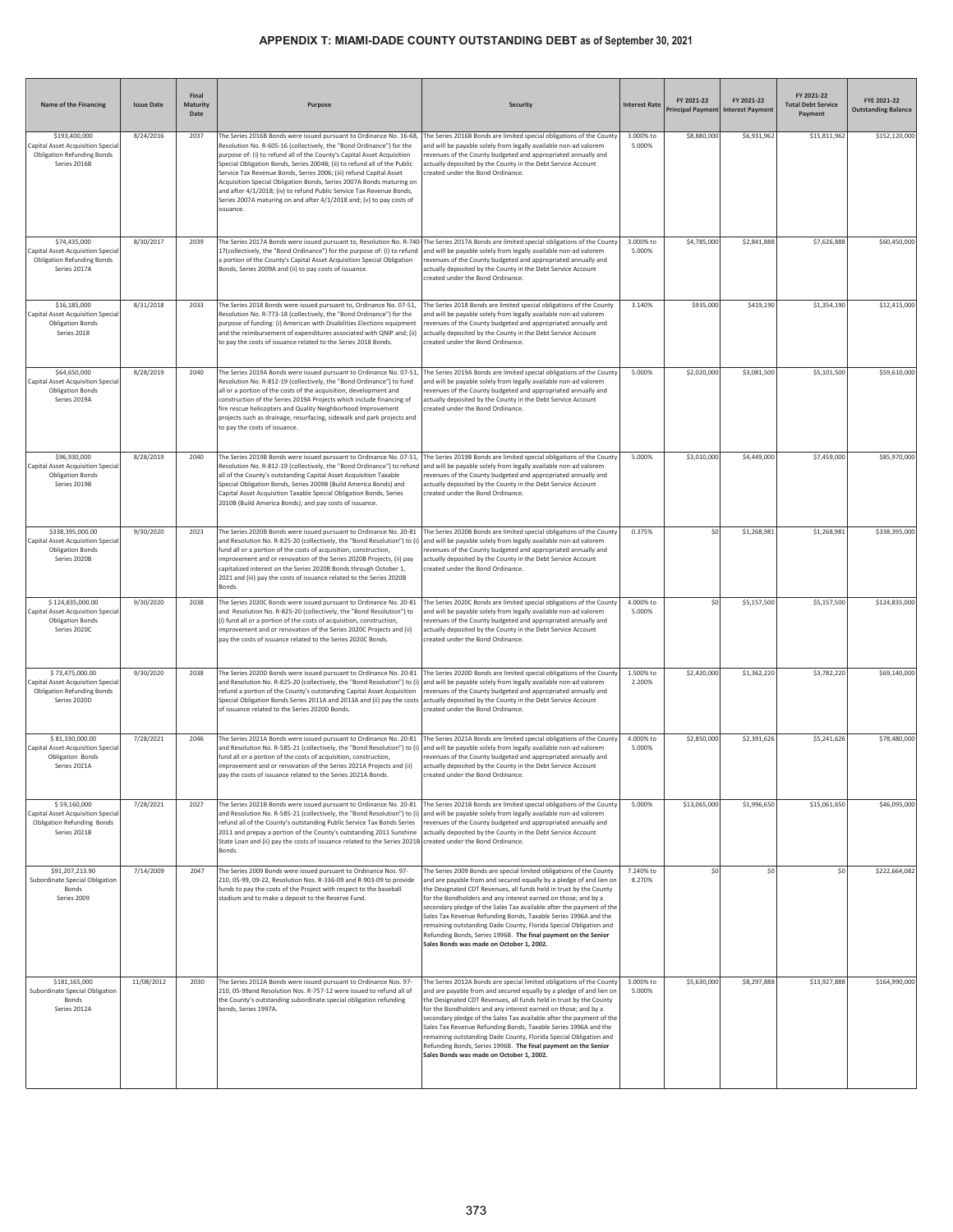| <b>Name of the Financing</b>                                                                                                         | <b>Issue Date</b> | Final<br><b>Maturity</b><br>Date | Purpose                                                                                                                                                                                                                                                                                                                                                                                                                                                                                                                                                                                              | <b>Security</b>                                                                                                                                                                                                                                                                                                                                                                                                                                                                                                                                                                                                   | <b>Interest Rate</b> | FY 2021-22<br><b>Principal Payment</b> | FY 2021-22<br><b>Interest Payment</b> | FY 2021-22<br><b>Total Debt Service</b><br>Payment | FYE 2021-22<br><b>Outstanding Balance</b> |
|--------------------------------------------------------------------------------------------------------------------------------------|-------------------|----------------------------------|------------------------------------------------------------------------------------------------------------------------------------------------------------------------------------------------------------------------------------------------------------------------------------------------------------------------------------------------------------------------------------------------------------------------------------------------------------------------------------------------------------------------------------------------------------------------------------------------------|-------------------------------------------------------------------------------------------------------------------------------------------------------------------------------------------------------------------------------------------------------------------------------------------------------------------------------------------------------------------------------------------------------------------------------------------------------------------------------------------------------------------------------------------------------------------------------------------------------------------|----------------------|----------------------------------------|---------------------------------------|----------------------------------------------------|-------------------------------------------|
| \$308,825,000<br>Subordinate Special Obligation<br><b>Refunding Bonds</b><br>Series 2012B                                            | 11/08/2012        | 2037                             | The Series 2012A Bonds were issued pursuant to Ordinance Nos. 97-<br>210, 05-99 and Resolution No. R-757-12 was issued to refund all of the<br>County's outstanding subordinate special obligation refunding bonds,<br>Series 1997B, 1997C and a portion of Series 2005A.                                                                                                                                                                                                                                                                                                                            | The Series 2012B Bonds are special limited obligations of the County<br>and are payable from and secured equally by a pledge of and lien on<br>the Designated CDT Revenues, all funds held in trust by the County<br>for the Bondholders and any interest earned on those; and by a<br>secondary pledge of the Sales Tax available after the payment of the<br>Sales Tax Revenue Refunding Bonds, Taxable Series 1996A and the<br>remaining outstanding Dade County, Florida Special Obligation and<br>Refunding Bonds, Series 1996B. The final payment on the Senior<br>Sales Bonds was made on October 1, 2002. | 3.375% to<br>5.000%  | \$5,630,000                            | \$516,500                             | \$6,146,500                                        | \$7,515,000                               |
| \$309,834,013.30<br>Subordinate Special Obligation<br><b>Refunding Bonds</b><br>Series 2016                                          | 7/27/2016         | 2040                             | The Series 2016 Bonds were issued pursuant to Ordinance Nos. 97-<br>210, 05-99 and Resolution No. R-550-16 to refund all of the County's<br>outstanding special obligation refunding bonds, Series 1996B, the<br>outstanding subordinate special obligation bonds, Series 2005A and al<br>the outstanding subordinate special obligation bonds, Series 2005B.                                                                                                                                                                                                                                        | The Series 2016 Bonds are special limited obligations of the County<br>and are payable from and secured equally by a pledge of and lien on<br>the Designated CDT Revenues, all funds held in trust by the County<br>for the Bondholders and any interest earned on those; and by a<br>secondary pledge of the Sales Tax available.                                                                                                                                                                                                                                                                                | 3.000% to<br>5.000%  | \$2,970,000                            | \$10,044,450                          | \$13,014,450                                       | \$321,950,078                             |
| \$171,270,000.<br>Subordinate Special Obligation<br><b>Refunding Bonds</b><br>Series 2021A                                           | 1/7/2021          | 2030                             | The Series 2021A Bonds were issued pursuant to Ordinance Nos. 97-<br>210, 05-99 and Resolution No. R-295-20 to refund all of the County's<br>outstanding special obligation refunding bonds, Series 2012A maturing<br>on or after October 1, 2023 and pay the costs of issuance of the Series<br>2021A Bonds.                                                                                                                                                                                                                                                                                        | The Series 2021A Bonds are special limited obligations of the<br>County and are payable from and secured equally by a pledge of and<br>lien on the Designated CDT Revenues, all funds held in trust by the<br>County for the Bondholders and any interest earned on those; and<br>by a secondary pledge of the Sales Tax available.                                                                                                                                                                                                                                                                               | 0.707% to<br>2.136%  | \$0                                    | \$2,117,169                           | \$2,117,169                                        | \$171,270,000                             |
| \$335,245,000<br>Subordinate Special Obligation<br><b>Refunding Bonds</b><br>Series 2021B                                            | 1/7/2021          | 2037                             | The Series 2021 B Bonds were issued pursuant to Ordinance Nos. 97-<br>210, 05-99 and Resolution No. R-295-20 to refund all of the County's<br>outstanding special obligation refunding bonds, Series 2012B and pay<br>the cost of issuance of the Series 2021B Bonds.                                                                                                                                                                                                                                                                                                                                | The Series 2020B Bonds are special limited obligations of the County<br>and are payable from and secured equally by a pledge of and lien or<br>the Designated CDT Revenues, all funds held in trust by the County<br>for the Bondholders and any interest earned on those; and by a<br>secondary pledge of the Sales Tax available.                                                                                                                                                                                                                                                                               | 0.451% to<br>2.786%  | \$3,000,000                            | \$6,105,626                           | \$9,105,626                                        | \$332,245,000                             |
| 47,280,000<br>Junior Lien Special Obligation<br>Bonds<br>Series 2016A                                                                | 4/18/2016         | 2031                             | The Series 2016A Bonds were issued pursuant to Ordinance No. 16-33<br>to: (i) fund a capital grant to the Frost Museum in the amount of<br>\$45,000,000; (ii) fund a debt service reserve funds and; (iii) to pay the<br>cost of issuance of the 2016A Bonds.                                                                                                                                                                                                                                                                                                                                        | The Series 2016 are secured by a third lien on the CDT revenues<br>ursuant to the applicable ordinance and to the extent necessary,<br>vailable sales tax revenues deposited in the debt service fund in a<br>nanner consistent with the previously issued CDT bonds.                                                                                                                                                                                                                                                                                                                                             | 2.920%               | \$2,935,000                            | \$1,018,715                           | \$3,953,715                                        | \$33,420,000                              |
| \$45,850,000<br>Special Obligation Variable Rate<br><b>Demand Bonds</b><br>(Juvenile Courthouse Project)<br>Series 2003B             | 9/5/2008          | 2043                             | The Series 2003B Bonds were issued pursuant to Ordinance No. 02-172<br>and Resolution No. R-144-03 (collectively the "Bond Ordinance"), to<br>provide funds, together with other funds of the County, to finance the<br>acquisition, construction and equipping of the Juvenile Courthouse<br>Project and to pay for a Reserve Account Surety Bond for the Series<br>2003B Bonds. On September 5, 2008 the Series 2003B Bonds were<br>converted from auction rate to variable rate pursuant to the Original<br>Bond Ordinance and Resolution No. R-837-08, adopted by the Board<br>on July 17, 2008. | The Series 2003B Bonds are limited obligations of the County<br>ayable solely from the Traffic Surcharge Revenue, all monies and<br>nvestments, including earnings on such monies and investments<br>held in pledged funds and accounts and a covenant to budget and<br>appropriate from legally available non-ad valorem revenue in the<br>event the Traffic Surcharge Revenue are insufficient to pay debt<br>service on the Bonds. In addition, the Series 2003B Bonds are<br>secured by an irrevocable direct-pay letter of credit issued by TD<br>Bank, N.A.                                                 | Variable             | \$1,575,000                            | \$2,217,000                           | \$3,792,000                                        | \$42,765,000                              |
| \$23,065,000<br>Special Obligation Court<br><b>Facilities Bonds</b><br>(Juvenile Courthouse Project)<br>Series 2014B                 | 1/9/2014          | 2043                             | The Series 2014B Bonds were issued pursuant to Ordinance No. 02-172<br>and Resolution No. R-969-13, (collectively the "Bond Ordinance") to<br>provide funds together with other funds of the County, to finance the<br>costs of completing the Juvenile Courthouse Project and to pay for<br>cost of issuance.                                                                                                                                                                                                                                                                                       | The Series 2014B Bonds are limited obligations of the County<br>payable solely from the Traffic Surcharge Revenue, all monies and<br>nvestments, including earnings on such monies and investments<br>held in pledged funds and accounts and a covenant to budget and<br>appropriate from legally available non-ad valorem revenue in the<br>event the Traffic Surcharge Revenue are insufficient to pay debt<br>service on the Bonds.                                                                                                                                                                            | 3.000% to<br>5.000%  | \$550,000                              | \$883,725                             | \$1,433,725                                        | \$19,080,000                              |
| \$44,710,000<br><b>Special Obligation Court</b><br><b>Facilities Refunding Bonds</b><br>(Juvenile Courthouse Project)<br>Series 2015 | 10/6/2015         | 2035                             | The Series 2015 Bonds were issued pursuant to Resolution No. R-710-<br>15 to provide funds to refund the outstanding Special Obligation Bonds<br>(Juvenile Courthouse Project), Series 2003A and to pay for cost of<br>ssuance.                                                                                                                                                                                                                                                                                                                                                                      | The Series 2015 Bonds are limited obligations of the County payable<br>solely from the Traffic Surcharge Revenues in accordance with the<br>Bond Ordinance and the 2015 Resolution, all monies and<br>nvestments, including earnings on such monies and investments<br>held in pledged funds and accounts and a covenant to budget and<br>appropriate from legally available non-ad valorem revenues in the<br>vent the Traffic Surcharge Revenues are insufficient to pay debt<br>service on the Bonds.                                                                                                          | 3.125% to<br>5.000%  | \$0                                    | \$1,671,782                           | \$1,671,782                                        | \$44,710,000                              |
| \$85,701,273.35<br>Professional Sports Franchise<br><b>Facilities Tax Revenue</b><br><b>Refunding Bonds</b><br>Series 2009A          | 7/14/2009         | 2049                             | The Series 2009 Bonds were issued pursuant to Ordinance Nos. 09-23,<br>09-50 and Resolution No. R-335-09 (collectively, the "Bond<br>Ordinance") and Chapter 125 and 166, Part II, Florida Statutes to<br>provide funds to refund the outstanding Dade County, Florida<br>Professional Sports Franchise Facilities Tax Revenue Refunding Bonds,<br>Series 1998.                                                                                                                                                                                                                                      | The Series 2009 Bonds are special obligations of the County payable<br>solely from and secured by a pledge of the Professional Sports<br>Franchise Facilities Tax Revenues and secondary pledge of the<br>Tourist Development Tax Revenues, both taxes to be received from<br>the State of Florida pursuant to Section 125.0104, Florida Statutes.                                                                                                                                                                                                                                                                | 3.250% to<br>7.500%  | \$0                                    | \$5,597,500                           | \$5,597,500                                        | \$158,755,471                             |
| \$5,220,000<br>Professional Sports Franchise<br><b>Facilities Tax Revenue</b><br><b>Refunding Bonds</b><br>Series 2009B              | 7/14/2009         | 2029                             | The Series 2009 Bonds were issued pursuant to Ordinance Nos. 09-23,<br>09-50 and Resolution No. R-335-09 (collectively, the "Bond<br>Ordinance") and Chapter 125 and 166, Part II, Florida Statutes to<br>provide funds to refund the outstanding Dade County, Florida<br>Professional Sports Franchise Facilities Tax Revenue Refunding Bonds,<br>Series 1998.                                                                                                                                                                                                                                      | The Series 2009 Bonds are special obligations of the County payable<br>olely from and secured by a pledge of the Professional Sports<br>ranchise Facilities Tax Revenues and secondary pledge of the<br>ourist Development Tax Revenues, both taxes to be received from<br>the State of Florida pursuant to Section 125.0104, Florida Statutes.                                                                                                                                                                                                                                                                   | 7.083%               | \$0                                    | \$369,733                             | \$369,733                                          | \$5,220,000                               |
| \$123,421,712.25<br>Professional Sports Franchise<br>Facilities Tax Revenue Bonds<br>Series 2009C                                    | 7/14/2009         | 2048                             | The Series 2009 Bonds were issued pursuant to Ordinance Nos. 09-23,<br>09-50 and Resolution No. R-335-09 (collectively, the "Bond<br>Ordinance") and Chapter 125 and 166, Part II, Florida Statutes to<br>provide funds to pay the costs of the baseball stadium.                                                                                                                                                                                                                                                                                                                                    | The Series 2009 Bonds are special obligations of the County payable<br>solely from and secured by a pledge of the Professional Sports<br>Franchise Facilities Tax Revenues and secondary pledge of the<br>Tourist Development Tax Revenues, both taxes to be received from<br>the State of Florida pursuant to Section 125.0104, Florida Statutes.                                                                                                                                                                                                                                                                | 3.590% to<br>7.500%  | \$1,895,439                            | \$2,034,561                           | \$3,930,000                                        | \$70,993,868                              |
| \$5,000,000<br>Professional Sports Franchise<br>Facilities Tax Revenue Bonds<br>Series 2009D                                         | 7/14/2009         | 2029                             | The Series 2009 Bonds were issued pursuant to Ordinance Nos. 09-23,<br>09-50 and Resolution No. R-335-09 (collectively, the "Bond<br>Ordinance") and Chapter 125 and 166, Part II, Florida Statutes to<br>provide funds to pay the costs of the baseball stadium.                                                                                                                                                                                                                                                                                                                                    | The Series 2009 Bonds are special obligations of the County payable<br>solely from and secured by a pledge of the Professional Sports<br>Franchise Facilities Tax Revenues and secondary pledge of the<br>Tourist Development Tax Revenues, both taxes to be received from<br>the State of Florida pursuant to Section 125.0104, Florida Statutes.                                                                                                                                                                                                                                                                | 7.083%               | \$0                                    | \$354,150                             | \$354,150                                          | \$5,000,000                               |
| \$100,000,000<br>Professional Sports Franchise<br>Facilities Tax Revenue Bonds<br>Series 2009E                                       | 7/14/2009         | 2048                             | The Series 2009 Bonds were issued pursuant to Ordinance Nos. 09-23,<br>09-50 and Resolution No. R-335-09 (collectively, the "Bond<br>Ordinance") and Chapter 125 and 166, Part II, Florida Statutes to<br>provide funds to pay the costs of the baseball stadium.                                                                                                                                                                                                                                                                                                                                    | The Series 2009 Bonds are special obligations of the County payable<br>solely from and secured by a pledge of the Professional Sports<br>Franchise Facilities Tax Revenues and secondary pledge of the<br>Fourist Development Tax Revenues, both taxes to be received from<br>the State of Florida pursuant to Section 125.0104, <i>Elorida Statutes</i> .                                                                                                                                                                                                                                                        | Variable             | \$0                                    | \$5,000,000                           | \$5,000,000                                        | \$100,000,000                             |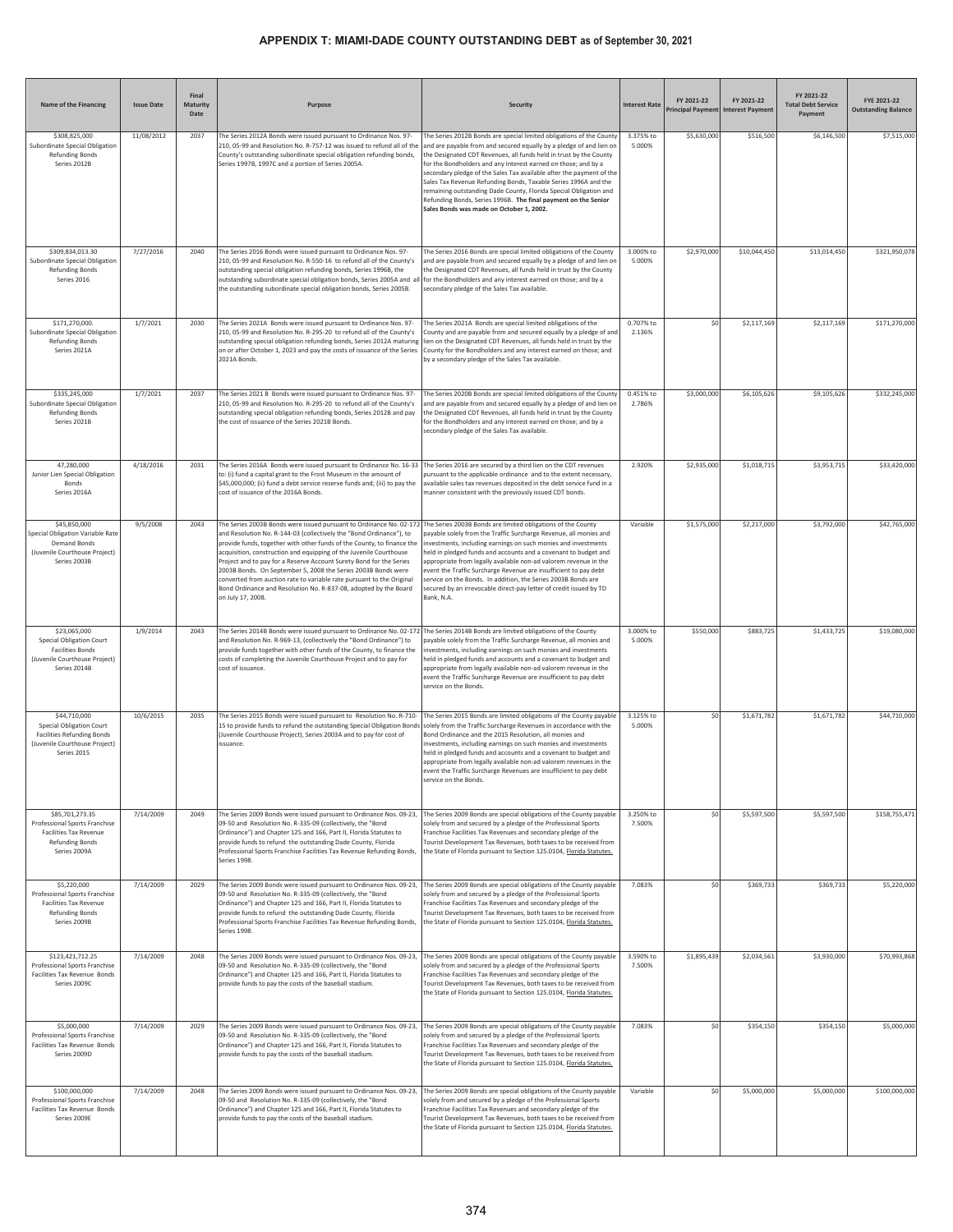| Name of the Financing                                                                                     | <b>Issue Date</b> | Final<br>Maturity<br>Date | Purpose                                                                                                                                                                                                                                                                                                                                                                                                                                                         | <b>Security</b>                                                                                                                                                                                                                                                                                                                                  | <b>Interest Rate</b> | FY 2021-22   | FY 2021-22<br>Principal Payment Interest Payment | FY 2021-22<br><b>Total Debt Service</b><br>Payment | FYE 2021-22<br><b>Outstanding Balance</b> |
|-----------------------------------------------------------------------------------------------------------|-------------------|---------------------------|-----------------------------------------------------------------------------------------------------------------------------------------------------------------------------------------------------------------------------------------------------------------------------------------------------------------------------------------------------------------------------------------------------------------------------------------------------------------|--------------------------------------------------------------------------------------------------------------------------------------------------------------------------------------------------------------------------------------------------------------------------------------------------------------------------------------------------|----------------------|--------------|--------------------------------------------------|----------------------------------------------------|-------------------------------------------|
| \$77,145,000<br>Professional Sports Franchise<br>Facilities Tax Revenue<br>Refunding Bonds<br>Series 2018 | 9/05/2018         | 2039                      | The Series 2018 Bonds were issued pursuant to Ordinance Nos. 09-23,<br>09-50 and Resolution No. R-685-18 (collectively, the "Bond<br>Ordinance") and Chapter 125 and 166, Part II, Florida Statutes to: (i)<br>advance refund and defease a portion of the outstanding Series 2009C<br>Bonds (including the Accreted Value on the Capital Appreciation Series<br>2009C Bonds as of 7/31/18) and (ii) to pay the cost of issuance of the<br>Series 2018 Bonds.   | The Series 2018 Bonds are special obligations of the County payable<br>solely from and secured by a pledge of the Professional Sports<br>ranchise Facilities Tax Revenues and secondary pledge of the<br>Fourist Development Tax Revenues, both taxes to be received from<br>he State of Florida pursuant to Section 125.0104, Florida Statutes. | 2.803% to<br>4.265%  | \$625,000    | \$2,878,199                                      | \$3,503,199                                        | \$75,530,000                              |
| \$42,925,000.00<br>Stormwater Utility Revenue<br><b>Refunding Bonds</b><br>Series 2020                    | 9/9/2020          | 2029                      | The Series 2020 Bonds were issued pursuant to Ordinance Nos. 98-187<br>and Resolution No. R-292-20 to provide funds to (i) refund all of the<br>Stormwater Utility Revenue Refunding Bonds Series 2013 and (ii) pay<br>the costs of issuance if the Series 2020 Bonds.                                                                                                                                                                                          | The Series 2020 Bonds are payable on a parity basis with any<br>Additional Bonds, any Refunding Bonds and any other First Lien<br>Obligations. The Series 2020 Bonds are secured by Stormwater<br>Jtility Revenues as permitted under the provisions of Section<br>403.0893, Florida Statutes and the County Code.                               | 5.000%               | \$4,235,000  | \$2,022,750                                      | \$6,257,750                                        | \$36,220,000                              |
|                                                                                                           |                   |                           |                                                                                                                                                                                                                                                                                                                                                                                                                                                                 | <b>SPECIAL OBLIGATION NOTES</b>                                                                                                                                                                                                                                                                                                                  |                      |              |                                                  |                                                    |                                           |
| \$15,600,000<br>Capital Asset Acquisition<br><b>Refunding Notes</b><br>Series 2020                        | 4/21/2020         | 2027                      | The Series 2020 Notes were issued pursuant to Ordinance No. 02-135<br>and Resolution No. R-294-20 to refund all of the County's<br>outstanding Capital Asset Acquisition Special Obligation Notes Series<br>2008AB and pay costs of issuance.                                                                                                                                                                                                                   | The Series 2020 Notes are limited special obligations of the County<br>nd will be payable solely from legally available non-ad valorem<br>evenues of the County budgeted and appropriated annually and<br>ctually deposited by the County in the Debt Service account<br>created under the Bond Ordinance.                                       | 1.370%               | \$2,680,000  | \$176,388                                        | \$2,856,388                                        | \$10,195,000                              |
|                                                                                                           |                   |                           |                                                                                                                                                                                                                                                                                                                                                                                                                                                                 | <b>AVIATION BONDS</b>                                                                                                                                                                                                                                                                                                                            |                      |              |                                                  |                                                    |                                           |
| \$600,000,000<br><b>Aviation Revenue Bonds</b><br>Series 2002A<br>(AMT)                                   | 12/19/2002        | 2036                      | The Series 2002A Bonds were issued pursuant to Ordinance Nos. 95-<br>38, 96-31 and 97-207 and Resolution No. R-1261-02 to provide funds,<br>together with other monies of the Aviation Department, for paying the<br>cost of certain projects included in the Airport's Capital Improvement<br>Plan.                                                                                                                                                            | The Series 2002A Bonds are payable solely from and are secured by<br>a pledge of the Net Revenues derived from the Port Authority<br>Properties ("PAP") under the provisions of the Trust Agreement.                                                                                                                                             | 5.000% to<br>5.125%  | \$0          | \$758                                            | \$758                                              | \$15,000                                  |
| \$433,565,000<br><b>Aviation Revenue Bonds</b><br>Series 2008A<br>(AMT)                                   | 6/26/2008         | 2041                      | The Series 2008A Bonds were issued pursuant to Ordinance No. 95-38,<br>96-31 and 97-207 and Resolution No. R-451-08 to provide funds,<br>together with other monies of the Aviation Department, to pay the<br>cost of certain projects included in the Airport's Capital Improvement<br>Plan, Various maturities were refunded with the Series 2016B Bonds.                                                                                                     | The Series 2008A Bonds are payable solely from and are secured by<br>pledge of the Net Revenues derived from the Port Authority<br>roperties under the provisions of the Trust Agreement.                                                                                                                                                        | 5.250% to<br>5.350%  | \$C          | \$788                                            | \$788                                              | \$15,000                                  |
| \$669,670,000<br>Aviation Revenue Refunding<br>Bonds<br>Series 2012A<br>(AMT)                             | 12/11/2012        | 2026                      | The Series 2012 Bonds were issued pursuant to Resolution No. R-836-<br>12 for the purposes of: (i) refunding and redeeming all of the Series<br>1998A, 1998C, 2000A, 2002 and bonds maturing on October 1, 2029<br>and October 1, 2033 for the Series 2002A and (ii) paying certain costs<br>of issuance relating to the Series 2012 Bonds.                                                                                                                     | The Series 2012A (AMT) Bonds are payable solely from and are<br>secured by a pledge of the Net Revenues derived from the Port<br>Authority Properties under the provisions of the Trust Agreement.                                                                                                                                               | 2.000% to<br>5.000%  | \$32,700,000 | \$8,169,000                                      | \$40,869,000                                       | \$120,250,000                             |
| \$106,845,000<br><b>Aviation Revenue Refunding</b><br>Bonds<br>Series 2012B<br>(Non-AMT)                  | 12/11/2012        | 2026                      | The Series 2012 Bonds were issued pursuant to Resolution No. R-836-<br>12 for the purposes of: (i) currently refunding and redeeming all the<br>Series 1997C and 2000B series and (ii) paying certain costs of issuance<br>relating to the Series 2012 Bonds.                                                                                                                                                                                                   | The Series 2012B (Non-AMT) Bonds are payable solely from and are<br>secured by a pledge of the Net Revenues derived from the Port<br>Authority Properties under the provisions of the Trust Agreement.                                                                                                                                           | 2.000% to<br>6.000%  | \$2,725,000  | \$2,297,550                                      | \$5,022,550                                        | \$51,080,000                              |
| \$328,130,000<br>Aviation Revenue Refunding<br>Bonds<br>Series 2014<br>(AMT)                              | 3/13/2014         | 2034                      | The Series 2014 Bonds were issued pursuant to Resolution No. R-412-<br>13 for the purposes of: (i) currently refunding and redeeming all or a<br>portion of the Series 2002A, 2003A, 2003B and 2003D and (ii) paying<br>certain costs of issuance relating to the Series 2014 Bonds.                                                                                                                                                                            | The Series 2014 (AMT) Bonds are payable solely from and are<br>secured by a pledge of the Net Revenues derived from the Port<br>Authority Properties under the provisions of the Trust Agreement.                                                                                                                                                | 4.000% to<br>5.000%  | \$9,095,000  | \$13,922,375                                     | \$23,017,375                                       | \$275,250,000                             |
| \$598,915,000<br><b>Aviation Revenue Refunding</b><br>Bonds<br>Series 2014A<br>(AMT)                      | 12/17/2014        | 2036                      | The Series 2014A Bonds were issued pursuant to Resolution No. R-971<br>14 for the purposes of: (i) refunding and redeeming all or a portion of<br>the Series 2002A, 2003A, 2004A and (ii) paying certain costs of<br>issuance relating to the Series 2014A Bonds.                                                                                                                                                                                               | The Series 2014A (AMT) Bonds are payable solely from and are<br>secured by a pledge of the Net Revenues derived from the Port<br>uthority Properties under the provisions of the Trust Agreement.                                                                                                                                                | 1.000% to<br>5.000%  | \$0          | \$28,998,750                                     | \$28,998,750                                       | \$580,105,000                             |
| \$162,225,000<br>Aviation Revenue Refunding<br>Bonds<br>Series 2014B<br>(Non-AMT)                         | 12/17/2014        | 2036                      | The Series 2014B Bonds were issued pursuant to Resolution No. R-971<br>14 for the purposes of: (i) refunding and redeeming all or a portion of<br>the Series 2004B, 2005C and (ii) paying certain costs of issuance<br>relating to the Series 2014B Bonds.                                                                                                                                                                                                      | The Series 2014B (Non-AMT) Bonds are payable solely from and are<br>secured by a pledge of the Net Revenues derived from the Port<br>Authority Properties under the provisions of the Trust Agreement.                                                                                                                                           | 1.000% to<br>5.000%  | \$C          | \$7,739,500                                      | \$7,739,500                                        | \$154,790,000                             |
| \$498,340,000<br>Aviation Revenue and<br><b>Refunding Bonds</b><br>Series 2015A<br>(AMT)                  | 7/8/2015          | 2045                      | The Series 2015A Bonds were issued pursuant to Resolution No. R-297<br>15 for the purposes of: (i) refunding and redeeming all or a portion of<br>the outstanding Miami-Dade County, Florida Aviation Revenue Bonds,<br>Series 2005A, 2005B, 2007B and 2007D; (ii) financing certain capital<br>projects of the CIP; (iii) making a deposit to the reserve account and;<br>(iv) paying certain cost of issuance relating to the Series 2015A Bonds.             | The Series 2015A (AMT) Bonds are payable solely from and are<br>secured by a pledge of the Net Revenues derived from the Port<br>Authority Properties under the provisions of the Trust Agreement.                                                                                                                                               | 3.000% to<br>5.000%  | \$5,570,000  | \$20,765,538                                     | \$26,335,538                                       | \$420,235,000                             |
| \$38,500,000<br>Aviation Revenue and<br><b>Refunding Bonds</b><br>Series 2015B<br>(Non-AMT)               | 7/8/2015          | 2027                      | The Series 2015B (Non-AMT) Bonds were issued pursuant to<br>Resolution No. R-297-15 for the purposes of: (i) refunding and<br>redeeming all or a portion of the outstanding Miami-Dade County,<br>Florida Aviation Revenue Bonds, Series 2005A, 2005B, 2007Band<br>2007D; (ii) financing certain capital projects of the CIP; (iii) making a<br>deposit to the reserve account and; (iv) paying certain cost of issuance<br>relating to the Series 2015B Bonds. | The Series 2015B (Non-AMT) Bonds are payable solely from and are<br>secured by a pledge of the Net Revenues derived from the Port<br>Authority Properties under the provisions of the Trust Agreement.                                                                                                                                           | 5.000%               | \$0          | \$1,925,000                                      | \$1,925,000                                        | \$38,500,000                              |
| \$315,730,000<br>Aviation Revenue Refunding<br>Bonds<br>Series 2016A<br>(Non-AMT)                         | 8/25/2016         | 2041                      | The Series 2016A (Non-AMT) Bonds were issued pursuant to<br>Resolution No. R-551-16 for the purposes of: (i) refunding and<br>redeeming all or a portion of the outstanding Miami-Dade County,<br>Florida Aviation Revenue Bonds, Series 2007B, 2008B, 2009Band<br>2010A; (ii) financing certain capital projects of the CIP; (iii) making a<br>deposit to the reserve account and; (iv) paying certain cost of issuance<br>relating to the Series 2016A Bonds. | The Series 2016A (Non-AMT) Bonds are payable solely from and are<br>secured by a pledge of the Net Revenues derived from the Port<br>Authority Properties under the provisions of the Trust Agreement.                                                                                                                                           | 5.000%               | \$0          | \$15,786,500                                     | \$15,786,500                                       | \$315,730,000                             |
| \$428,645,000<br>Aviation Revenue Refunding<br>Bonds<br>Series 2016B<br>(Taxable)                         | 8/25/2016         | 2041                      | The Series 2016B Bonds were issued pursuant to Resolution No. R-551<br>16 for the purposes of: (i) refunding and redeeming all or a portion of<br>the outstanding Miami-Dade County, Florida Aviation Revenue Bonds,<br>Series 2003E, 2007A, 2007C, 2008A and 2009A; (ii) financing certain<br>capital projects of the CIP; (iii) making a deposit to the reserve account<br>and; (iv) paying certain cost of issuance relating to the Series 2016B<br>Bonds.   | The Series 2016B (AMT) Bonds are payable solely from and are<br>secured by a pledge of the Net Revenues derived from the Port<br>Authority Properties under the provisions of the Trust Agreement.                                                                                                                                               | .950% to<br>3.856%   | \$33,290,000 | \$11,635,072                                     | \$44,925,072                                       | \$373,140,000                             |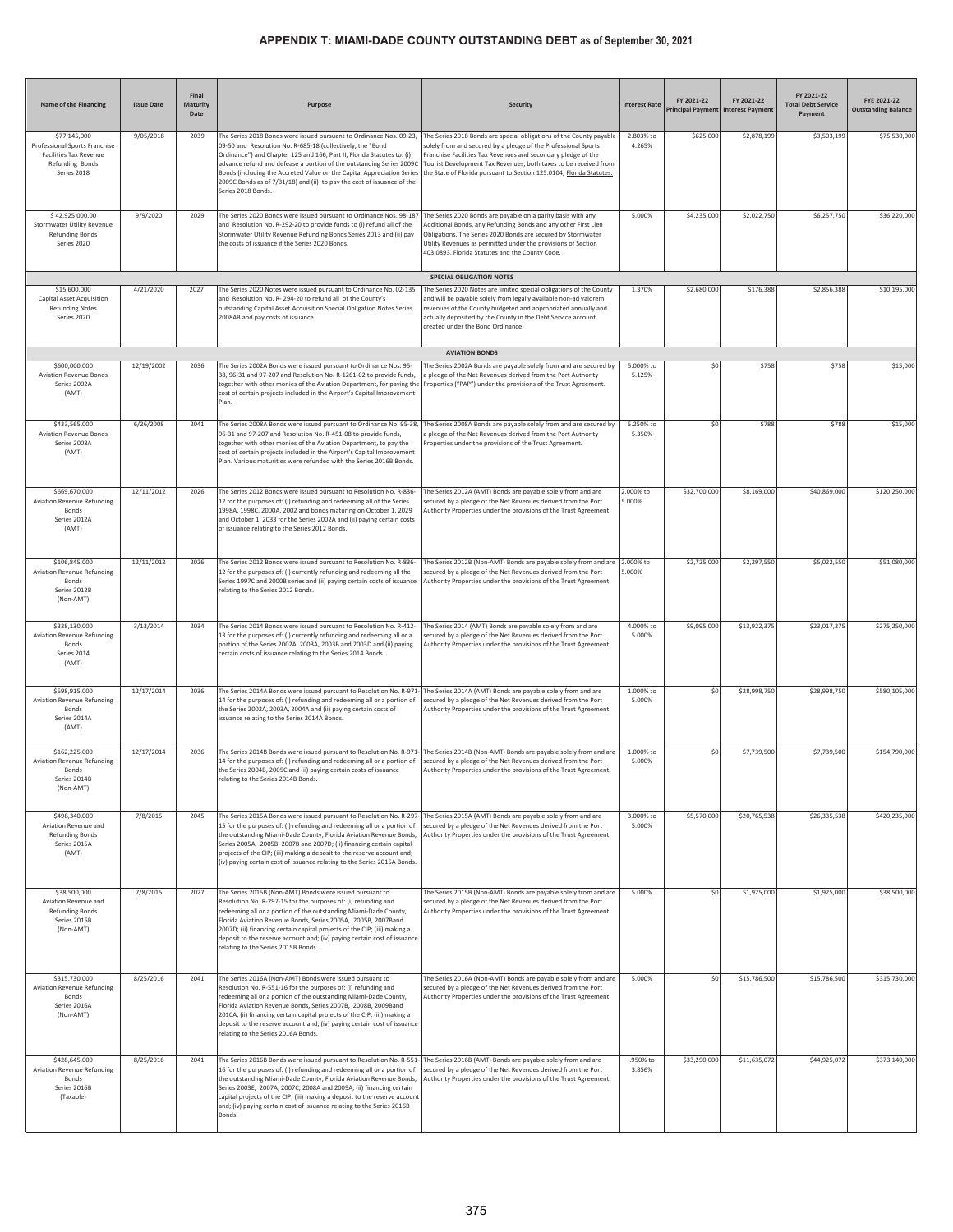| Name of the Financing                                                                     | <b>Issue Date</b> | Final<br>Maturity<br>Date | Purpose                                                                                                                                                                                                                                                                                                                                                                                                                                                                                                                                                                                                                      | <b>Security</b>                                                                                                                                                                                                                                                                                  | <b>Interest Rate</b> | FY 2021-22   | FY 2021-22<br>Principal Payment Interest Payment | FY 2021-22<br><b>Total Debt Service</b><br>Payment | FYE 2021-22<br><b>Outstanding Balance</b> |
|-------------------------------------------------------------------------------------------|-------------------|---------------------------|------------------------------------------------------------------------------------------------------------------------------------------------------------------------------------------------------------------------------------------------------------------------------------------------------------------------------------------------------------------------------------------------------------------------------------------------------------------------------------------------------------------------------------------------------------------------------------------------------------------------------|--------------------------------------------------------------------------------------------------------------------------------------------------------------------------------------------------------------------------------------------------------------------------------------------------|----------------------|--------------|--------------------------------------------------|----------------------------------------------------|-------------------------------------------|
| \$145,800,000<br>Aviation Revenue Refunding<br>Bonds<br>Series 2017A<br>(AMT)             | 3/24/2017         | 2040                      | The Series 2017A Bonds were issued pursuant to Resolution No. R-182-<br>17 for the purposes of: (i) refunding and redeeming all or a portion of<br>the outstanding Miami-Dade County, Florida Aviation Revenue Bonds,<br>Series 2007A; (ii) making a deposit to the reserve account and; (iii)<br>paying certain cost of issuance relating to the Series 2017 Bonds.                                                                                                                                                                                                                                                         | The Series 2017A Bonds are payable solely from and are secured by<br>a pledge of the Net Revenues derived from the Port Authority<br>Properties under the provisions of the Trust Agreement.                                                                                                     | 4.000%               | \$0          | \$5,832,000                                      | \$5,832,000                                        | \$145,800,000                             |
| \$378,870,000<br><b>Aviation Revenue Refunding</b><br>Bonds<br>Series 2017B<br>(AMT)      | 8/29/2017         | 2040                      | The Series 2017B Bonds were issued pursuant to Resolution No. R-741-<br>17 for the purposes of: (i) refunding and redeeming all or a portion of<br>the outstanding Miami-Dade County, Florida Aviation Revenue Bonds,<br>Series 2007A and 2007C; (ii) making a deposit to the reserve account i<br>necessary and; (iii) paying certain cost of issuance relating to the Series<br>2017 Bonds.                                                                                                                                                                                                                                | The Series 2017B Bonds are payable solely from and are secured by<br>a pledge of the Net Revenues derived from the Port Authority<br>Properties under the provisions of the Trust Agreement.                                                                                                     | 2.750% to<br>5.000%  |              | \$15,177,250                                     | \$15,177,250                                       | \$324,635,000                             |
| \$314,565,000<br>Aviation Revenue Refunding<br>Bonds<br>Series 2017D<br>(Taxable)         | 8/29/2017         | 2041                      | The Series 2017D Bonds were issued pursuant to Resolution No. R-741-<br>17 for the purposes of: (i) refunding and redeeming all or a portion of<br>the outstanding Miami-Dade County, Florida Aviation Revenue Bonds,<br>Series 2003E, 2008A and 2009A; (ii) making a deposit to the reserve<br>account if necessary and; (iii) paying certain cost of issuance relating to<br>the Series 2017 Bonds.                                                                                                                                                                                                                        | The Series 2017D Bonds are payable solely from and are secured by<br>a pledge of the Net Revenues derived from the Port Authority<br>Properties under the provisions of the Trust Agreement.                                                                                                     | 1.580% to<br>3.982%  | \$13,310,000 | \$10,532,453                                     | \$23,842,453                                       | \$283,655,000                             |
| \$19,745,000<br><b>Aviation Revenue Refunding</b><br>Bonds Series 2018A<br>(AMT)          | 8/30/2018         | 2041                      | The Series 2018A Bonds were issued pursuant to Resolution No. R-684-<br>18 for the purposes of: (i) refunding and redeeming all or a portion of<br>the outstanding Miami- Dade County, Florida Aviation Revenue Bonds<br>Series 2003E and 2008A; (ii) making a deposit to the reserve account if<br>necessary and; (iii) paying certain cost of issuance relating to the Series<br>2018 Bonds.                                                                                                                                                                                                                               | The Series 2018A Bonds are payable solely from and are secured by<br>pledge of the Net Revenues derived from the Port Authority<br>roperties under the provisions of the Trust Agreement.                                                                                                        | 4.000% to<br>5.000%  | \$0          | \$491,500                                        | \$491,500                                          | \$19,745,000                              |
| \$766,815,000<br>Aviation Revenue Refunding<br>Bonds Series 2018C<br>(Taxable)            | 8/30/2018         | 2041                      | The Series 2018C Bonds were issued pursuant to Resolution No. R-684<br>18 for the purposes of: (i) refunding and redeeming all or a portion of<br>the outstanding Miami- Dade County, Florida Aviation Revenue Bonds<br>Series 2009A, 2009B and 2010A; (ii) making a deposit to the reserve<br>account if necessary and; (iii) paying certain cost of issuance relating to<br>the Series 2018 Bonds.                                                                                                                                                                                                                         | The Series 2018C Bonds are payable solely from and are secured by<br>a pledge of the Net Revenues derived from the Port Authority<br>Properties under the provisions of the Trust Agreement.                                                                                                     | 2.760% to<br>4.280%  | \$3,355,000  | \$31,364,251                                     | \$34,719,251                                       | \$757,020,000                             |
| \$282,180,000<br><b>Aviation Revenue Bonds</b><br>Series 2019A<br>(AMT)                   | 5/30/2019         | 2049                      | The Series 2019A Bonds were issued pursuant to Resolution No. R-684-<br>18 for the purposes of: (i) refunding all of the outstanding Miami-Dade<br>Florida Aviation Commercial Paper Notes, Series C (AMT); (ii) making a<br>deposit to the Reserve Account if necessary; (iii) financing or<br>reimbursing the County for all or a portion of the cost of certain<br>Improvements to the Port Authority Properties, paying certain cost of<br>issuance relating to the Series 2019 Bonds and; (iv) paying capitalized<br>interest, if any, on a portion of the Series 2019 Bonds.                                           | The Series 2019A Bonds are payable solely from and are secured by<br>a pledge of the Net Revenues derived from the Port Authority<br>Properties under the provisions of the Trust Agreement.                                                                                                     | 4.000% to<br>5.000%  | \$0          | \$13,640,200                                     | \$13,640,200                                       | \$282,180,000                             |
| \$212,745,000<br>Aviation Revenue Refunding<br>Bonds Series 2019B<br>(Taxable)            | 5/30/2019         | 2049                      | The Series 2019B Bonds were issued pursuant to Resolution No. R-684-<br>18 for the purposes of: (i) refunding all or a portion of the outstanding<br>Miami-Dade County Florida Aviation Revenue Bonds Series 2009A,<br>Series 2010A and Series 2010B; (ii) making a deposit to the Reserve<br>Account if necessary; (iii) financing or reimbursing the County for all or<br>a portion of the cost of certain Improvements to the Port Authority<br>Properties, paying certain cost of issuance relating to the Series 2019<br>Bonds and; (iv) paying capitalized interest, if any, on a portion of the<br>Series 2019 Bonds. | The Series 2019B Bonds are payable solely from and are secured by<br>a pledge of the Net Revenues derived from the Port Authority<br>Properties under the provisions of the Trust Agreement.                                                                                                     | 2.569% to<br>3.555%  | \$1,720,000  | \$6,684,478                                      | \$8,404,478                                        | \$209,350,000                             |
| \$17,415,000<br>Aviation Revenue Refunding<br>Bonds Series 2019C<br>(Non-AMT)             | 9/19/2019         | 2021                      | The Series 2019C Bonds were issued pursuant to Resolution No. R-811-<br>19 to refund a portion of the Miami-Dade County, Florida Aviation<br>Revenue Bonds, Series 2009A and pay costs of issuance.                                                                                                                                                                                                                                                                                                                                                                                                                          | The Series 2019C Bonds are payable solely from and are secured by<br>a pledge of the Net Revenues derived from the Port Authority<br>Properties under the provisions of the Trust Agreement.                                                                                                     | 5.000%               | \$8,405,000  | \$210,125                                        | \$8,615,125                                        | \$0                                       |
| \$9,675,000<br>Aviation Revenue Refunding<br>Bonds Series 2019D<br>(Non-AMT)              | 9/19/2019         | 2021                      | The Series 2019D Bonds were issued pursuant to Resolution No. R-811-<br>19 to refund a portion of the Miami-Dade County, Florida Aviation<br>Revenue Bonds, Series 2009B and pay costs of issuance.                                                                                                                                                                                                                                                                                                                                                                                                                          | The Series 2019D Bonds are payable solely from and are secured by<br>a pledge of the Net Revenues derived from the Port Authority<br>Properties under the provisions of the Trust Agreement.                                                                                                     | 5.000%               | \$4,700,000  | \$117,500                                        | \$4,817,500                                        | \$0                                       |
| \$360,500,000<br>Aviation Revenue Refunding<br>Bonds Series 2019E<br>(Taxable)            | 9/19/2019         | 2032                      | The Series 2019E Bonds were issued pursuant to Resolution No. R-811-<br>19 to refund a portion of the Miami-Dade County, Florida Aviation<br>Revenue Bonds, Series 2012A and Series 2012B and pay costs of<br>issuance.                                                                                                                                                                                                                                                                                                                                                                                                      | The Series 2019E Bonds are payable solely from and are secured by<br>a pledge of the Net Revenues derived from the Port Authority<br>Properties under the provisions of the Trust Agreement.                                                                                                     | 1.872% to<br>2.649%  | \$4,400,000  | \$8,603,053                                      | \$13,003,053                                       | \$352,065,000                             |
| \$301,760,000<br>Aviation Revenue Refunding<br>Bonds Series 2020A<br>(Non-AMT)            | 12/17/2020        | 2041                      | The Series 2020A Bonds were issued pursuant to Resolution No. R-376-<br>20 to refund a portion of the Miami-Dade County, Florida Aviation<br>Revenue Bonds, Series 2010A and Series 2010B and pay costs of<br>issuance.                                                                                                                                                                                                                                                                                                                                                                                                      | The Series 2020A Bonds are payable solely from and are secured by<br>a pledge of the Net Revenues derived from the Port Authority<br>Properties under the provisions of the Trust Agreement.                                                                                                     | 4.000% to<br>5.000%  | \$0          | \$10,519,952                                     | \$10,519,952                                       | \$301,760,000                             |
| \$113,970,000<br>Aviation Revenue Refunding<br>Bonds Series 2020B<br>(Taxable)            | 12/17/2020        | 2041                      | The Series 2020B Bonds were issued pursuant to Resolution No. R-376-<br>20 to refund a portion of the Miami-Dade County, Florida Aviation<br>Revenue Bonds, Series 2010A, 2010B, 2012A, 2012B, 2016B, 2019E<br>and pay costs of issuance.                                                                                                                                                                                                                                                                                                                                                                                    | The Series 2020B Bonds are payable solely from and are secured by<br>a pledge of the Net Revenues derived from the Port Authority<br>Properties under the provisions of the Trust Agreement.                                                                                                     | 1.229% to<br>3.270%  | \$0          | \$2,070,363                                      | \$2,070,363                                        | \$113,970,000                             |
| \$177,670,000.00<br>Double-Barreled Aviation<br>(General Obligation) Bonds<br>Series 2020 | 10/22/2020        | 2041                      | The Series 2020 Bonds were issued pursuant to Ordinance No. 86-75<br>and Resolution No. R-293-20 to provide funds, together with other<br>monies of the Aviation Department, to refund all of the Miami Dade<br>County Double Barreled Aviation (General Obligation) Bonds Series<br>2010.                                                                                                                                                                                                                                                                                                                                   | The Series 2020 Bonds are payable first from the Net Revenues<br>derived from the Port Authority Properties and to the extent Net<br>Available Airport Revenues are not sufficient, are additionally<br>secured by the full faith, credit and taxing power of the County.<br>PUBLIC HEALTH TRUST | 2.250% to<br>5.000%  | \$1,000,000  | \$4,334,904                                      | \$5,334,904                                        | \$176,670,000                             |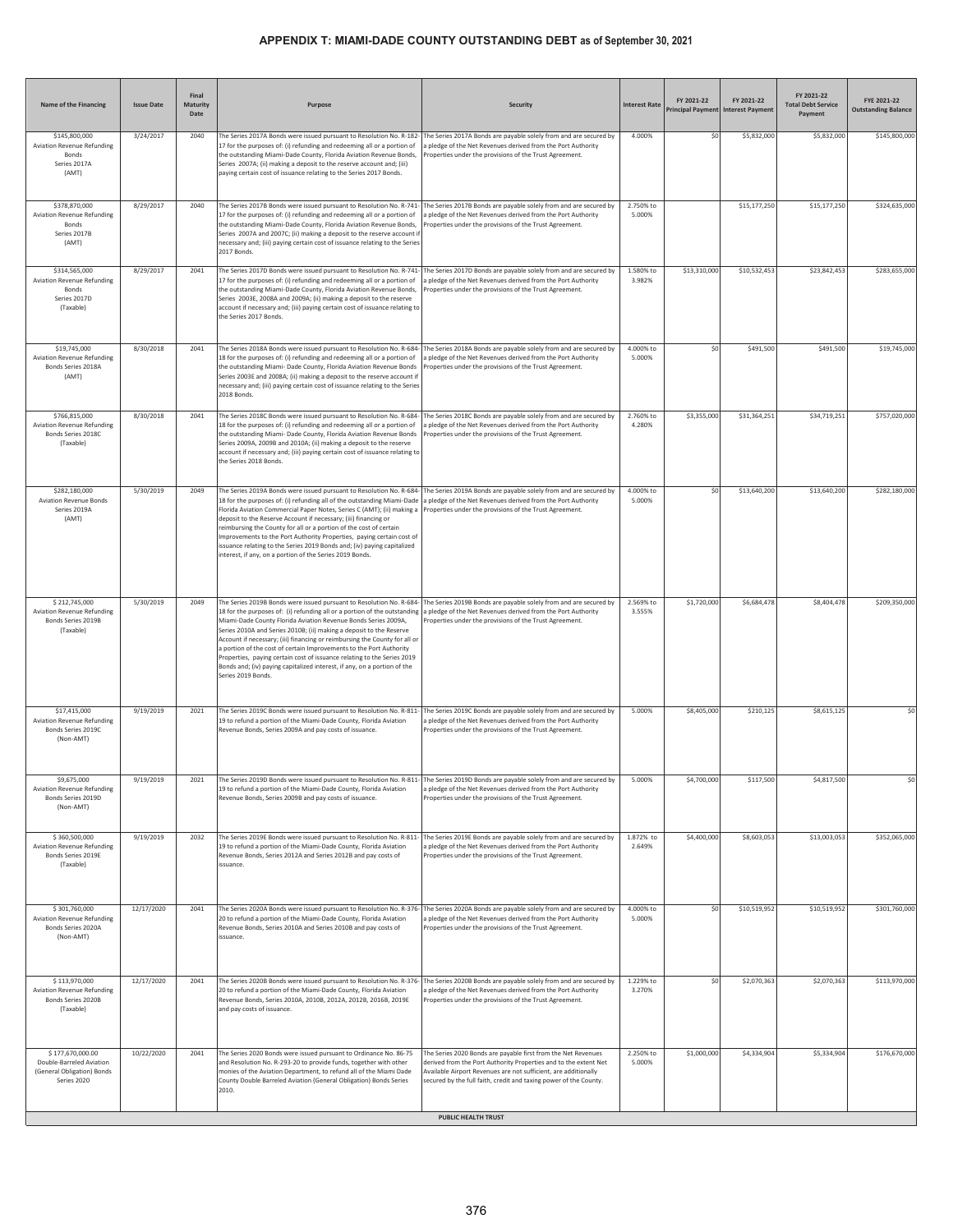| Name of the Financing                                                                                                  | <b>Issue Date</b> | Final<br>Maturity<br>Date | Purpose                                                                                                                                                                                                                                                                                                                                                                                                                                                                                                                                                                                                                                                                                                                                                                                                                                                     | <b>Security</b>                                                                                                                                                                                                                                                                                                                                                                                                                                                                                                                                     | <b>Interest Rate</b> | FY 2021-22   | FY 2021-22<br>Principal Payment Interest Payment | FY 2021-22<br><b>Total Debt Service</b><br>Payment | FYE 2021-22<br><b>Outstanding Balance</b> |
|------------------------------------------------------------------------------------------------------------------------|-------------------|---------------------------|-------------------------------------------------------------------------------------------------------------------------------------------------------------------------------------------------------------------------------------------------------------------------------------------------------------------------------------------------------------------------------------------------------------------------------------------------------------------------------------------------------------------------------------------------------------------------------------------------------------------------------------------------------------------------------------------------------------------------------------------------------------------------------------------------------------------------------------------------------------|-----------------------------------------------------------------------------------------------------------------------------------------------------------------------------------------------------------------------------------------------------------------------------------------------------------------------------------------------------------------------------------------------------------------------------------------------------------------------------------------------------------------------------------------------------|----------------------|--------------|--------------------------------------------------|----------------------------------------------------|-------------------------------------------|
| \$205,350000<br>Public Facilities Revenue and<br>Revenue Refunding Bonds<br>(Jackson Memorial Hospital)<br>Series 2015 | 7/9/2015          | 2036                      | The Series 2015 Bonds were issued pursuant to Ordinance Nos. 05-49,<br>15-46 and Resolutions No. R-470-15. The bonds were issued to refund<br>a portion of the Series 2005 Bonds, pay or reimburse PHT for the cost<br>of certain additions to PHT's healthcare facilities and pay cost of<br>issuance                                                                                                                                                                                                                                                                                                                                                                                                                                                                                                                                                      | The Series 2015 Bonds are special limited obligations of the County<br>payable solely from the Pledged Revenues of the Public Health Trust<br>as defined in the Master Ordinance.                                                                                                                                                                                                                                                                                                                                                                   | 3.000% to<br>5.000%  | \$8,235,000  | \$8,553,225                                      | \$16,788,225                                       | \$169,095,000                             |
| \$81,215,000<br>Public Facilities Revenue and<br>Revenue Refunding Bonds<br>(Jackson Memorial Hospital)<br>Series 2017 | 6/1/2017          | 2039                      | The Series 2017 Bonds were issued pursuant to Ordinance Nos. 05-49,<br>as amended by Ordinance 17-1 and Resolutions No. R-26-17. The<br>bonds were issued to refund a portion of the Series 2005 Bonds and<br>the outstanding Series 2009 Bonds and pay cost of issuance.                                                                                                                                                                                                                                                                                                                                                                                                                                                                                                                                                                                   | The Series 2017 Bonds are special limited obligations of the County<br>payable solely from the Pledged Revenues of the Public Health Trust<br>as defined in the Master Ordinance.                                                                                                                                                                                                                                                                                                                                                                   | 3.000% to<br>5.000%  | \$2,180,000  | \$3,828,100                                      | \$6,008,100                                        | \$74,865,000                              |
|                                                                                                                        |                   |                           |                                                                                                                                                                                                                                                                                                                                                                                                                                                                                                                                                                                                                                                                                                                                                                                                                                                             | <b>CAUSEWAY BONDS</b>                                                                                                                                                                                                                                                                                                                                                                                                                                                                                                                               |                      |              |                                                  |                                                    |                                           |
| \$31,610,000<br>Rickenbacker Causeway<br>Revenue Bonds<br>Series 2014                                                  | 9/10/2014         | 2036                      | The Series 2014 Bonds were issued pursuant to Ordinance No. 13-110<br>and Resolution No. R-971-13 to: (i) pay for the costs of the acquisition,<br>construction and equipping - required to rehabilitate the Bear Cut and<br>West Bridges on the Rickenbacker Causeway; (ii) make a deposit to the<br>Reserve Account and; (ii) pay the costs of issuance related to the Series<br>2014 Bonds.                                                                                                                                                                                                                                                                                                                                                                                                                                                              | The Series 2014 Bonds are special and limited obligations of the<br>County payable solely from and secured by the Pledged Revenues of<br>the Rickenbacker Causeway as defined in the Master Ordinance.                                                                                                                                                                                                                                                                                                                                              | 2.000% to<br>5.000%  | \$670,000    | \$1,389,750                                      | \$2,059,750                                        | \$27,460,000                              |
|                                                                                                                        |                   |                           |                                                                                                                                                                                                                                                                                                                                                                                                                                                                                                                                                                                                                                                                                                                                                                                                                                                             | <b>SEAPORT BONDS</b>                                                                                                                                                                                                                                                                                                                                                                                                                                                                                                                                |                      |              |                                                  |                                                    |                                           |
| \$200,215,000<br>Seaport Revenue Refunding<br>Bonds Series 2021A-1 (AMT)                                               | 9/15/2021         | 2045                      | The Series 2021A-1 Bonds were issued pursuant to Ordinance No. 21-<br>74 and Resolution No. R-697-21 to provide funds to: (i) refund certain<br>interim indebtness (CP Obligations) of the Seaport Department; (ii)<br>refund all the County's Seaport Revenue Bonds, Series 2013A, Series<br>2013B, Series 2013D, Series 2014A, and Series 2014B; (iii) refund all<br>the Capital Asset Acquisition Special Obligation Bonds Series 2010E;<br>(iv) refund all the Seaport General Obligation Refunding Bonds, 2011C,<br>(v) refund all or a portion of the outstanding Sunshine State<br>Governmental Multimodal Revenue Bonds, Series 2010A, 2010A-1,<br>2010B, 2010B-1, 2011B-1, and 2011C-1; (vi) fund a deposit to the<br>related reserve account; (iii) pay cost of insurance on the related Series<br>2021 A Bonds and; (iv) pay costs of issuance.  | The Series 2021A Bonds are payable solely from and secured equally<br>by a pledge of and lien on the Net Revenues of the Seaport<br>Department on a parity basis with certain other outstanding parity<br>Seaport Bonds payable from Net Revenues of the Seaport<br>Department.                                                                                                                                                                                                                                                                     | 4.000%               | \$0          | \$4,360,238                                      | \$4,360,238                                        | \$200,215,000                             |
| \$216,870,000<br>Seaport Revenue Refunding<br>Bonds Series 2021A-2 (Non-<br>AMT)                                       | 9/15/2021         | 2050                      | The Series 2021A-2 Bonds were issued pursuant to Ordinance No. 21-<br>74 and Resolution No. R-697-21 to provide funds to: (i) refund certain<br>interim indebtness (CP Obligations) of the Seaport Department; (ii)<br>refund all the County's Seaport Revenue Bonds, Series 2013A, Series<br>2013B, Series 2013D, Series 2014A, and Series 2014B; (iii) refund all<br>the Capital Asset Acquisition Special Obligation Bonds Series 2010E;<br>(iv) refund all the Seaport General Obligation Refunding Bonds, 2011C;<br>(v) refund all or a portion of the outstanding Sunshine State<br>Governmental Multimodal Revenue Bonds, Series 2010A, 2010A-1,<br>2010B, 2010B-1, 2011B-1, and 2011C-1; (vi) fund a deposit to the<br>related reserve account; (iii) pay cost of insurance on the related Series<br>2021 A Bonds and; (iv) pay costs of issuance.  | The Series 2021A Bonds are payable solely from and secured equally<br>by a pledge of and lien on the Net Revenues of the Seaport<br>Department on a parity basis with certain other outstanding parity<br>Seaport Bonds payable from Net Revenues of the Seaport<br>Department.                                                                                                                                                                                                                                                                     | 3.000% to<br>4.000%  |              | \$4,373,958                                      | \$4,373,958                                        | \$216,870,000                             |
| \$383,240,000<br>Seaport Revenue Refunding<br>Bonds Series 2021A-3 (Taxable)                                           | 9/15/2021         | 2039                      | The Series 2021A-3 Bonds were issued pursuant to Ordinance No. 21-<br>74 and Resolution No. R-697-21 to provide funds to: (i) refund certain<br>interim indebtness (CP Obligations) of the Seaport Department,; (ii)<br>refund all the County's Seaport Revenue Bonds, Series 2013A, Series<br>2013B, Series 2013D, Series 2014A, and Series 2014B; (iii) refund all<br>the Capital Asset Acquisition Special Obligation Bonds Series 2010E;<br>(iv) refund all the Seaport General Obligation Refunding Bonds, 2011C;<br>(v) refund all or a portion of the outstanding Sunshine State<br>Governmental Multimodal Revenue Bonds, Series 2010A, 2010A-1,<br>2010B, 2010B-1, 2011B-1, and 2011C-1; (vi) fund a deposit to the<br>related reserve account; (iii) pay cost of insurance on the related Series<br>2021 A Bonds and; (iv) pay costs of issuance. | The Series 2021A Bonds are payable solely from and secured equally<br>by a pledge of and lien on the Net Revenues of the Seaport<br>Department on a parity basis with certain other outstanding parity<br>Seaport Bonds payable from Net Revenues of the Seaport<br>Department.                                                                                                                                                                                                                                                                     | .467% to<br>2.842%   | \$0          | \$4,353,549                                      | \$4,353,549                                        | \$383,240,000                             |
| \$184,455,000<br>Seaport Subordinate Revenue<br>Refunding Bonds Series 2021B-<br>1 (AMT)                               | 9/15/2021         | 2050                      | The Series 2021B-1 Bonds were issued pursuant to Ordinance No. 21-<br>74 and Resolution No. R-697-21 to provide funds to: (i) refund certain<br>interim indebtness (CP Obligations) of the Seaport Department; (ii)<br>refund all the County's Seaport Revenue Bonds, Series 2013A, Series<br>2013B, Series 2013D, Series 2014A, and Series 2014B; (iii) refund all<br>the Capital Asset Acquisition Special Obligation Bonds Series 2010E;<br>(iv) refund all the Seaport General Obligation Refunding Bonds, 2011C;<br>(v) refund all or a portion of the outstanding Sunshine State                                                                                                                                                                                                                                                                      | The Subordinate Series 2021B Bonds constitute Subordinate Bonds<br>under the Master Ordinance are payable solely from and secured<br>equally by a pledge of and lien on the Net Revenues of the Seaport<br>Department on a parity basis with certain other outstanding<br>Subordinate/Junior Seaport Bonds payable from Net Revenues of<br>the Seaport Department. The County has covenanted to budget and<br>appropriate monies from legally available non ad valorem revenues<br>to replenish any deficiency in the debt service reserve account. | 4.000%               | $\mathsf{S}$ | \$4,017,020                                      | \$4,017,020                                        | \$184,455,000                             |
| \$99,520,000<br>Seaport Subordinate Revenue<br>Refunding Bonds Series 2021B-<br>2 (Non-AMT)                            | 9/15/2021         | 2043                      | The Series 2021B-2 Bonds were issued pursuant to Ordinance No. 21-<br>74 and Resolution No. R-697-21 to provide funds to: (i) refund certain<br>interim indebtness (CP Obligations) of the Seaport Department; (ii)<br>refund all the County's Seaport Revenue Bonds, Series 2013A, Series<br>2013B, Series 2013D, Series 2014A, and Series 2014B; (iii) refund all<br>the Capital Asset Acquisition Special Obligation Bonds Series 2010E;<br>(iv) refund all the Seaport General Obligation Refunding Bonds, 2011C;<br>(v) refund all or a portion of the outstanding Sunshine State<br>Governmental Multimodal Revenue Bonds, Series 2010A, 2010A-1,<br>2010B, 2010B-1, 2011B-1, and 2011C-1; (vi) fund a deposit to the<br>related reserve account; (iii) pay cost of insurance on the related<br>Series2021A Bonds and; (iv) pay costs of issuance.    | The Subordinate Series 2021B Bonds constitute Subordinate Bonds<br>under the Master Ordinance are payable solely from and secured<br>equally by a pledge of and lien on the Net Revenues of the Seaport<br>Department on a parity basis with certain other outstanding<br>Subordinate/Junior Seaport Bonds payable from Net Revenues of<br>the Seaport Department. The County has covenanted to budget and<br>appropriate monies from legally available non ad valorem revenues<br>to replenish any deficiency in the debt service reserve account. | 4.000%               | \$0          | \$2,167,324                                      | \$2,167,324                                        | \$99,520,000                              |
| \$158,530,000<br>Seaport Subordinate Revenue<br>Refunding Bonds Series 2021B-<br>3 (Taxable)                           | 9/15/2021         | 2038                      | The Series 2021B-3 Bonds were issued pursuant to Ordinance No. 21-<br>74 and Resolution No. R-697-21 to provide funds to: (i) refund certain<br>interim indebtness (CP Obligations) of the Seaport Department; (ii)<br>refund all the County's Seaport Revenue Bonds, Series 2013A, Series<br>2013B, Series 2013D, Series 2014A, and Series 2014B; (iii) refund all<br>the Capital Asset Acquisition Special Obligation Bonds Series 2010E;<br>(iv) refund all the Seaport General Obligation Refunding Bonds, 2011C;<br>(v) refund all or a portion of the outstanding Sunshine State<br>Governmental Multimodal Revenue Bonds, Series 2010A, 2010A-1,<br>2010B, 2010B-1, 2011B-1, and 2011C-1; (vi) fund a deposit to the<br>related reserve account; (iii) pay cost of insurance on the related Series<br>2021A Bonds and; (iv) pay costs of issuance.   | The Subordinate Series 2021B Bonds constitute Subordinate Bonds<br>under the Master Ordinance are payable solely from and secured<br>equally by a pledge of and lien on the Net Revenues of the Seaport<br>Department on a parity basis with certain other outstanding<br>Subordinate/Junior Seaport Bonds payable from Net Revenues of<br>the Seaport Department. The County has covenanted to budget and<br>appropriate monies from legally available non ad valorem revenues<br>to replenish any deficiency in the debt service reserve account. | 1.049% to<br>2.862%  | \$0          | \$1,782,209                                      | \$1,782,209                                        | \$158,530,000                             |
|                                                                                                                        |                   |                           |                                                                                                                                                                                                                                                                                                                                                                                                                                                                                                                                                                                                                                                                                                                                                                                                                                                             | <b>SOLID WASTE BONDS</b>                                                                                                                                                                                                                                                                                                                                                                                                                                                                                                                            |                      |              |                                                  |                                                    |                                           |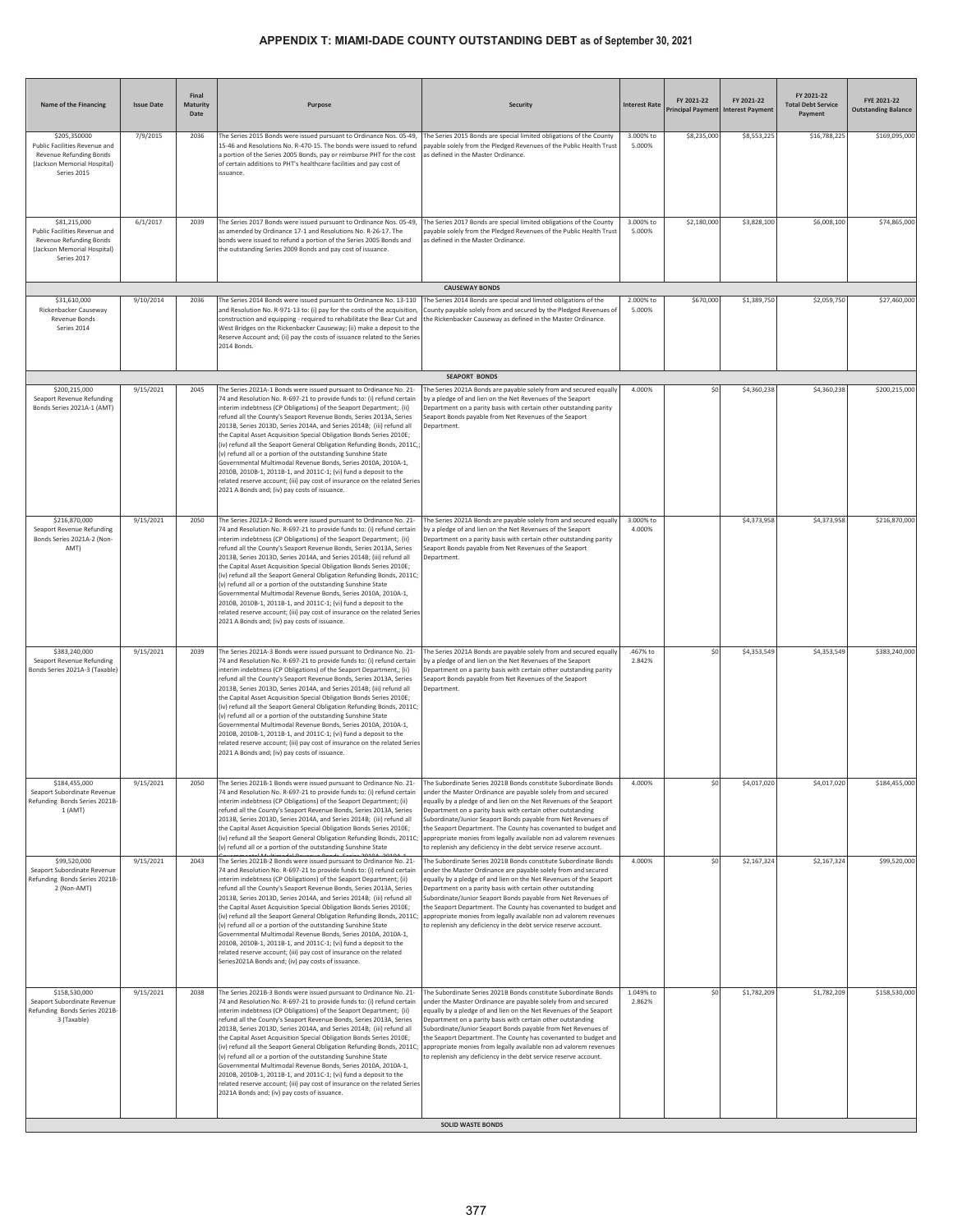| Name of the Financing                                                                           | <b>Issue Date</b> | Final<br>Maturity<br>Date | Purpose                                                                                                                                                                                                                                                                                                                                                                                                                                                                                                                                   | <b>Security</b>                                                                                                                                                                                                                                                                                                                                                                                          | <b>Interest Rate</b> | FY 2021-22<br><b>Principal Payment</b> | FY 2021-22<br><b>Interest Payment</b> | FY 2021-22<br><b>Total Debt Service</b><br>Payment | FYE 2021-22<br><b>Outstanding Balance</b> |
|-------------------------------------------------------------------------------------------------|-------------------|---------------------------|-------------------------------------------------------------------------------------------------------------------------------------------------------------------------------------------------------------------------------------------------------------------------------------------------------------------------------------------------------------------------------------------------------------------------------------------------------------------------------------------------------------------------------------------|----------------------------------------------------------------------------------------------------------------------------------------------------------------------------------------------------------------------------------------------------------------------------------------------------------------------------------------------------------------------------------------------------------|----------------------|----------------------------------------|---------------------------------------|----------------------------------------------------|-------------------------------------------|
| \$83,755,000<br>Solid Waste System Revenue<br>Refunding Bonds,<br>Series 2015                   | 12/17/2015        | 2030                      | The Series 2005 Bonds were issued pursuant to Ordinance Nos. 96-168<br>and Resolution No. R-972-15 to: (i) refund all the outstanding bonds<br>and (ii) pay the costs of issuance of the Series 2015 Bonds, including<br>the premium for a financial guaranty insurance policy.                                                                                                                                                                                                                                                           | The Series 2155 Bonds are special and limited obligations of the<br>County, payable solely from and secured by a prior lien upon and a<br>pledge of the Pledged Revenues of the System, as provided in the<br>Bond Ordinance                                                                                                                                                                             | 3.000% to<br>5.000%  | \$2,815,000                            | \$1,324,375                           | \$4,139,375                                        | \$28,035,000                              |
|                                                                                                 |                   |                           |                                                                                                                                                                                                                                                                                                                                                                                                                                                                                                                                           | PEOPLE'S TRANSPORTATION BONDS                                                                                                                                                                                                                                                                                                                                                                            |                      |                                        |                                       |                                                    |                                           |
| \$274,565,000<br>Transit System Sales Surtax<br>Revenue Bonds<br>Series 2008                    | 6/24/2008         | 2038                      | The Series 2008 Bonds were issued pursuant to Ordinance No. 02-116<br>and 05-48 and Resolution No. R-319-08 to: (i) provide funds to pay all<br>or a portion of the cost of certain transportation and transit projects;<br>(ii) to refund the outstanding Sunshine State Loan and; (iii) pay the<br>costs of issuance of the Series 2008 Bonds, including the premiums for<br>a Reserve Fund Facility and a bond insurance policy.                                                                                                       | The Series 2008 Bonds are secured by a prior lien upon and a pledge<br>of: (i) the funds collected and received from the Transit System Sales<br>Surtax, less certain administrative expenses and distributions<br>equired to be made to certain cities located within the County and<br>(ii) the monies held in funds and accounts established by the<br>Ordinance.                                     | 5.000%               | \$C                                    | \$250                                 | \$250                                              | \$5,000                                   |
| \$187,590,000<br>Transit System Sales Surtax<br>Revenue Bonds<br>Series 2010B<br>(Taxable BABs) | 9/14/2010         | 2040                      | The Series 2010B Bonds were issued pursuant to Ordinance Nos. 02-<br>116, 05-48, 09-65 and Resolution No. R-803-10 to: (i) provide funds to<br>pay all or a portion of the cost of certain transportation and transit<br>projects; (ii) make a deposit to the Reserve Account; (iii) pay<br>capitalized interest on the Bonds through July 1, 2012 and; (iv) pay the<br>cost of issuance of the Series 2010B Bonds.                                                                                                                       | The Series 2010B Bonds are secured by a prior lien upon and a<br>pledge of: (i) the funds collected and received from the Transit<br>System Sales Surtax, less certain administrative expenses and<br>distributions required to be made to certain cities located within the<br>County and (ii) the monies held in funds and accounts established by<br>the Ordinance.                                   | 4.593% to<br>5.624%  | \$4,545,000                            | \$10,158,520                          | \$14,703,520                                       | \$178,630,000                             |
| \$537,210,000                                                                                   | 8/1/2012          | 2042                      | The Series 2012 Bonds were issued pursuant to Ordinance Nos. 02-                                                                                                                                                                                                                                                                                                                                                                                                                                                                          | The Series 2012 Bonds are secured by a prior lien upon and a pledge                                                                                                                                                                                                                                                                                                                                      | 3.125% to            | \$10,220,000                           | \$23,002,988                          | \$33,222,988                                       | \$0                                       |
| Transit System Sales Surtax<br>Revenue Bonds<br>Series 2012                                     |                   |                           | 116, 05-48, 09-65 and Resolution No. R-453-12 to; (i) provide funds to<br>pay all or a portion of the cost of certain transportation and transit<br>projects; (ii) make a deposit to the Reserve Account; (iii) pay<br>capitalized interest on the Bonds and; (iv) pay the cost of issuance of<br>the Series 2012 Bonds.                                                                                                                                                                                                                  | of: (i) the funds collected and received from the Transit System Sales<br>Surtax, less certain administrative expenses and distributions<br>required to be made to certain cities located within the County and<br>(ii) the monies held in funds and accounts established by the<br>Ordinance.                                                                                                           | 5.624%               |                                        |                                       |                                                    |                                           |
| \$197,475,000<br>Transit System Sales Surtax<br>Revenue Refunding Bonds<br>Series 2015          | 5/28/2015         | 2036                      | The Series 2015 Bonds were issued pursuant to Ordinance Nos. 02-<br>116, 05-48, 09-65 and Resolution No. R-299-15 to provide funds to: (i)<br>advance refund the Series 2006 Bonds maturing on and after July 1,<br>2016 and Series 2008 Bonds Maturing on July 1, 2020 through and<br>including July 1, 2026 and (ii) pay the cost of issuance of the Series<br>2015 Bonds.                                                                                                                                                              | The Series 2015 Bonds are secured by a prior lien upon and a pledge<br>of: (i) the funds collected and received from the Transit System Sales<br>Surtax, less certain administrative expenses and distributions<br>required to be made to certain cities located within the County and<br>(ii) the monies held in funds and accounts established by the<br>Ordinance.                                    | 2.500% to<br>5.000%  | \$12,575,000                           | \$7,716,031                           | \$20,291,031                                       | \$144,240,000                             |
| \$178,280,000<br>Transit System Sales Surtax<br>Revenue Refunding Bonds,<br>Series 2017         | 3/15/2017         | 2038                      | The Series 2017 Bonds were issued pursuant to Ordinance Nos. 02-<br>116, 05-48, 09-65 and Resolution No. R-1210-16 to provide funds to (i<br>advance refund a portion of the County's outstanding Transit System<br>Sales Surtax Revenue Bonds, Series 2008 and (ii) pay cost of issuance<br>of the Series 2017 Bonds.                                                                                                                                                                                                                    | The Series 2017 Bonds are secured by a prior lien upon and a pledge<br>of: (i) the funds collected and received from the Transit System Sales<br>Surtax, less certain administrative expenses and distributions<br>equired to be made to certain cities located within the County and<br>(ii) the monies held in funds and accounts established by the<br>Ordinance.                                     | 3.000% to<br>5.000%  | \$C                                    | \$6,758,800                           | \$6,758,800                                        | \$171,420,000                             |
| \$223,240,000<br>Transit System Sales Surtax<br>Revenue Bonds<br>Series 2018                    | 9/26/2018         | 2048                      | The Series 2018 Bonds were issued pursuant to Ordinance Nos. 02-<br>116, 05-48, 09-65, 18-85 and Resolution No. R-873-18 to provide fund<br>to: (i) pay all or a portion of the cost of certain Transit System Sales<br>Surtax projects; (ii) make a deposit to the Reserve Account; (iii) pay the<br>cost of issuance of the Series 2018 Bonds and; (iv) pay capitalized<br>interest on the Series 2018 Bonds through July 2020.                                                                                                         | The Series 2018 Bonds are secured by a prior lien upon and a pledge<br>of: (i) the funds collected and received from the Transit System Sales<br>Surtax, less certain administrative expenses and distributions<br>required to be made to certain cities located within the County and<br>(ii) the monies held in funds and accounts established by the<br>Ordinance.                                    | 4.000% to<br>5.000%  | \$0                                    | \$9,263,450                           | \$9,263,450                                        | \$223,240,000                             |
| \$221,385,000<br>Transit System Sales Surtax<br>Revenue Refunding Bonds<br>Series 2019          | 4/23/2019         | 2039                      | The Series 2019 Bonds were issued pursuant to Ordinance Nos. 02-<br>116, 05-48, 09-65, 18-85 and Resolution No. R-873-18 to provide fund<br>to: (i) refund, on a cross-over basis, all or a portion of the Series 2009B<br>Bonds; (ii) pay the cost of issuance of the Series 2019 Bonds and; (iii)<br>pay interest on the Series 2019 Bonds on July 1, 2019.                                                                                                                                                                             | The Series 2019 Bonds are secured by a prior lien upon and a pledge<br>of: (i) the funds collected and received from the Transit System Sales<br>Surtax, less certain administrative expenses and distributions<br>required to be made to certain cities located within the County and<br>(ii) the monies held in funds and accounts established by the<br>Ordinance.                                    | 3.000% to<br>5.000%  | \$7,365,000                            | \$9,855,400                           | \$17,220,400                                       | \$214,020,000                             |
| \$239,550,000<br><b>Transit System Sales Surtax</b><br>Revenue Bonds<br>Series 2020A            | 9/3/2020          | 2050                      | The Series 2020 Bonds were issued pursuant to Ordinance Nos. 02-<br>116, 05-48, 09-65, 18-85 and Resolution No. R-723-20 to provide<br>funds to: (i) pay all or a portion of the costs of the Series 2020 Transit<br>System Sales Surtax Projects; (ii) pay the cost of issuance of the Series<br>2020A Bonds and; (iii) pay interest on the Series 2020A Bonds on July<br>1, 2022.                                                                                                                                                       | The Series 2020 Bonds are secured by a prior lien upon and a pledge<br>of: (i) the funds collected and received from the Transit System Sales<br>iurtax, less certain administrative expenses and distributions<br>required to be made to certain cities located within the County and<br>(ii) the monies held in funds and accounts established by the<br>Ordinance.                                    | 4.000% to<br>5.000%  | \$0                                    | \$9,746,150                           | \$9,746,150                                        | \$239,550,000                             |
| \$513,405,000<br><b>Transit System Sales Surtax</b><br>Revenue Refunding Bonds<br>Series 2020B  | 9/3/2020          | 2042                      | The Series 2020 Bonds were issued pursuant to Ordinance Nos. 02-<br>116, 05-48, 09-65, 18-85 and Resolution No. R-723-20 to provide funds<br>to: (i) refund all or a portion of the Series 2012 Bonds maturing on and<br>after July 1,2023 and (ii) pay the cost of issuance of the Series 2020B<br>Bonds.                                                                                                                                                                                                                                | The Series 2020B Bonds are secured by a prior lien upon and a<br>pledge of: (i) the funds collected and received from the Transit<br>System Sales Surtax, less certain administrative expenses and<br>distributions required to be made to certain cities located within the<br>County and (ii) the monies held in funds and accounts established by<br>the Ordinance.<br><b>WATER &amp; SEWER BONDS</b> | 0.045% to<br>2.600%  | \$5,385,000                            | \$10,957,490                          | \$16,342,490                                       | \$499,715,000                             |
| \$68,300,000                                                                                    | 7/15/2008         | 2022                      | The Series 2008A Bonds were issued pursuant to Ordinance No. 93-134                                                                                                                                                                                                                                                                                                                                                                                                                                                                       | The Series 2008A Bonds are limited obligations of the County                                                                                                                                                                                                                                                                                                                                             | 4.000% to            | \$6,465,000                            | \$464,813                             | \$6,929,813                                        | \$6,930,000                               |
| Water and Sewer System<br>Revenue Bonds<br>Series 2008A                                         |                   |                           | and Resolution No. R-411-08 and R-717-08 to: (i) pay the termination<br>payment due in connection with the termination of the Interest Swap<br>Agreement associated with the Series 1994 Bonds and (ii) pay the cost<br>of allocable share of premiums for a municipal bond insurance policy<br>and a Reserve Account Credit Facility.                                                                                                                                                                                                    | payable solely from and secured by the Net Operating Revenues of<br>the System and any funds and accounts established on behalf of the<br>Bondholders and investment earnings on those funds and accounts.                                                                                                                                                                                               | 5.000%               |                                        |                                       |                                                    |                                           |
| \$374,555,000<br>Water and Sewer System<br>Revenue Refunding Bonds<br>Series 2008B              | 7/15/2008         | 2022                      | The Series 2008B Bonds were issued pursuant to Ordinance No. 93-134 The Series 2008B Bonds are limited obligations of the County<br>and Resolution No. R-411-08 and R-717-08 to: (i) refund all of the<br>County's Water and Sewer System Revenue Bonds, Series 1994 and (ii)<br>pay the cost of allocable share of premiums for a municipal bond<br>insurance policy and a Reserve Account Credit Facility.                                                                                                                              | payable solely from and secured by the Net Operating Revenues of<br>the System and any funds and accounts established on behalf of the<br>Bondholders and investment earnings on those funds and accounts.                                                                                                                                                                                               | 5.000% to<br>5.250%  | \$47,670,000                           | \$3,880,275                           | \$51,550,275                                       | \$50,075,000                              |
| \$481,175,000<br>Water and Sewer System<br>Revenue Refunding Bonds<br>Series 2015               | 6/3/2015          | 2026                      | The Series 2015 Bonds were issued pursuant to Resolution No. R-298-<br>15 were used to: (i) advance refund \$244,355,000 of the Series 2007<br>Bonds and \$255,730,000 of the Series 2008C Bonds and (ii) pay the<br>costs of issuance related to the Series 2015 Bonds.                                                                                                                                                                                                                                                                  | The Series 2015 Bonds are limited obligations of the County payable<br>solely from and secured by the Net Operating Revenues of the<br>System and any funds and accounts established on behalf of the<br>Bondholders and investment earnings on those funds and accounts.                                                                                                                                | 3.000% to<br>5.000%  | \$25,055,000                           | \$20,424,050                          | \$45,479,050                                       | \$396,095,000                             |
| \$381,355,000<br>Water and Sewer System<br>Revenue Bonds<br>Series 2017A                        | 12/19/2017        | 2047                      | The proceeds of the Series 2017A Bonds, together with other available<br>funds of the Miami-Dade Water and Sewer Department will be used<br>to: (i) refund all of the outstanding Miami-Dade County Florida Water<br>and Sewer System Commercial Paper Notes, Series A-1 (Tax Exempt)<br>and all of the outstanding Miami-Dade County, Florida Water and<br>Sewer System Commercial Paper Notes, Series B-1 (Tax Exempt); (ii)<br>make a deposit to the Reserve Account and; (iii) pay the costs of<br>ssuance of the Series 2017A Bonds. | The Series 2017A Bonds are special, limited obligations of the<br>County payable solely from and secured solely by pledged revenues.<br>The payment of principal and interest on the Series 2017 Bonds is<br>secured by a pledge of and lien on the Net Operating Revenues.                                                                                                                              | 3.375% to<br>5.000%  | \$0                                    | \$15,705,869                          | \$15,705,869                                       | \$381,355,000                             |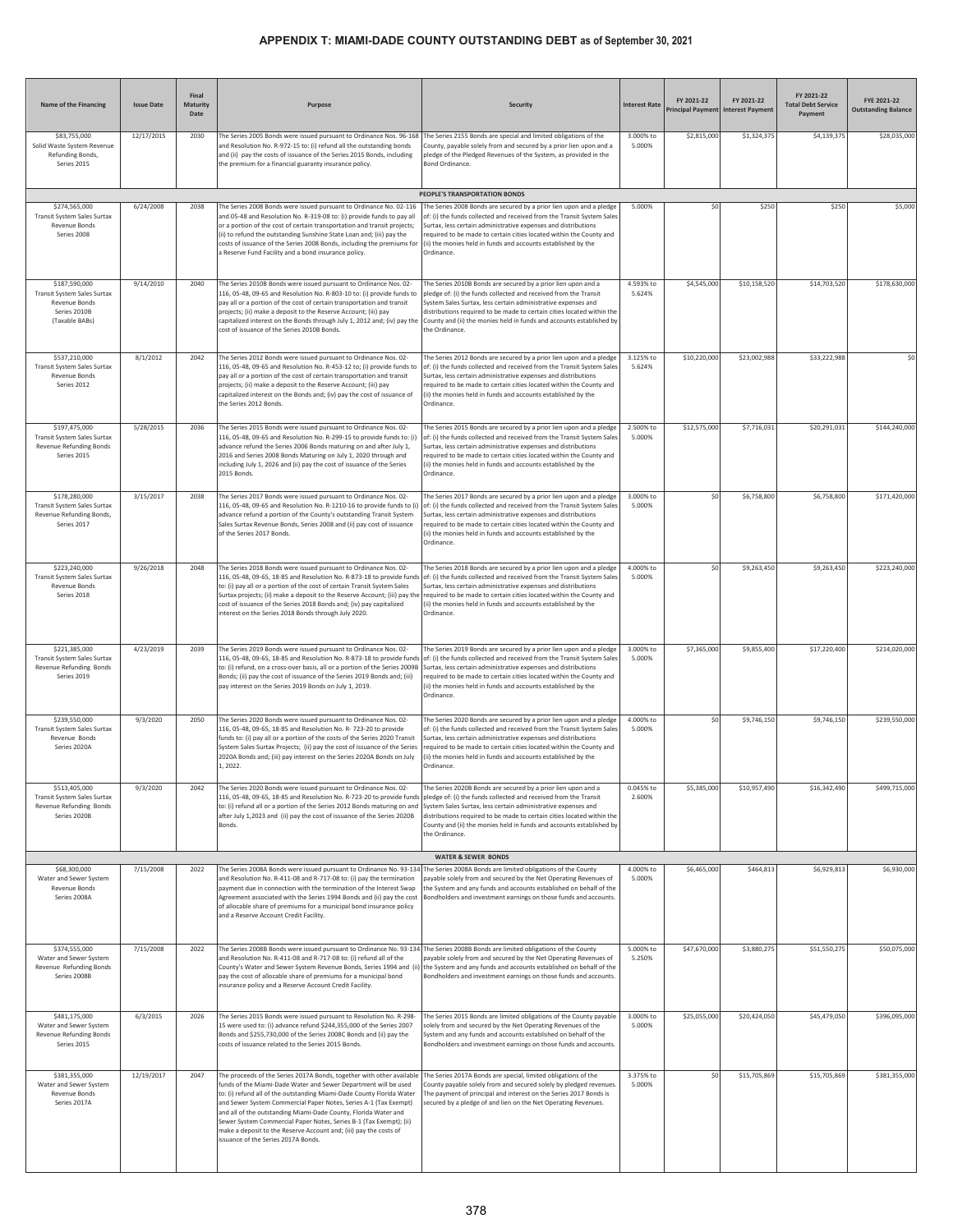| Name of the Financing                                                                                                                                                                                                                   | <b>Issue Date</b> | Final<br>Maturity<br>Date | Purpose                                                                                                                                                                                                                                                                                                                                                                                                                                                                                                                          | <b>Security</b>                                                                                                                                                                                                                                                                                                                                        | <b>Interest Rate</b> | FY 2021-22  | FY 2021-22<br>Principal Payment Interest Payment | FY 2021-22<br><b>Total Debt Service</b><br>Payment | FYE 2021-22<br><b>Outstanding Balance</b> |
|-----------------------------------------------------------------------------------------------------------------------------------------------------------------------------------------------------------------------------------------|-------------------|---------------------------|----------------------------------------------------------------------------------------------------------------------------------------------------------------------------------------------------------------------------------------------------------------------------------------------------------------------------------------------------------------------------------------------------------------------------------------------------------------------------------------------------------------------------------|--------------------------------------------------------------------------------------------------------------------------------------------------------------------------------------------------------------------------------------------------------------------------------------------------------------------------------------------------------|----------------------|-------------|--------------------------------------------------|----------------------------------------------------|-------------------------------------------|
| \$548,025,000<br>Water and Sewer System<br>Revenue Refunding Bonds<br>Series 2017B                                                                                                                                                      | 12/19/2017        | 2039                      | The proceeds of the Series 2017B Bonds, together with other available<br>funds of the Department, will be used to: (i) refund \$567,580,000<br>principal amount of the outstanding Miami-Dade County, Florida<br>Water and Sewer System Revenue Bonds, Series 2010 maturing on and secured by a pledge of and lien on the Net Operating Revenues.<br>after October 1, 2021 and (ii) pay the costs of issuance of the Series<br>2017B Bonds.                                                                                      | The Series 2017 Bonds are special, limited obligations of the County<br>payable solely from and secured solely by pledged revenues. The<br>bayment of principal and interest on the Series 2017 Bonds is                                                                                                                                               | 3.000% to<br>5.000%  | \$3,065,000 | \$23,819,619                                     | \$26,884,619                                       | \$544,960,000                             |
| \$233,305,000<br>Water and Sewer System<br>Revenue Refunding Bonds<br>Series 2019                                                                                                                                                       | 1/31/2019         | 2048                      | The proceeds of the Series 2019 Bonds, together with other available<br>funds of the Department, will be used to: (i) refund all the outstanding<br>Miami-Dade County Water and Sewer System Commercial Paper<br>Notes, Series A-1 (Tax-Exempt) and all the outstanding Miami-Dade<br>Florida Water and Sewer System Commercial paper Notes, Series B-1<br>Tax-Exempt), (ii) make a deposit to the Reserve Account and (ii) pay<br>the costs of issuance of the Series 2019 Bonds.                                               | The Series 2019 Bonds are special, limited obligations of the County<br>payable solely from and secured solely by pledged revenues. The<br>payment of principal and interest on the Series 2019 Bonds is<br>secured by a pledge of and lien on the Net Operating Revenues.                                                                             | 4.000% to<br>5.000%  | \$0         | \$11,223,850                                     | \$11,223,850                                       | \$233,305,000                             |
| \$663,860,000<br>Water and Sewer System<br><b>Revenue Bonds</b><br>Series 2019B                                                                                                                                                         | 11/6/2019         | 2049                      | The proceeds of the Series 2019B Bonds, together with other available<br>funds of the Department, will be used to: (i) refund all the outstanding<br>Miami-Dade County Water and Sewer System Commercial Paper<br>Notes, Series A-1 (Tax-Exempt) and all the outstanding Miami-Dade<br>Florida Water and Sewer System Commercial paper Notes, Series B-1<br>(Tax-Exempt); (ii) pay the costs of 2019B projects; (iii) make a deposit<br>to the Reserve Account and; (iv) pay the costs of issuance of the Series<br>2019B Bonds. | The Series 2019B Bonds are special, limited obligations of the<br>County payable solely from and secured solely by pledged revenues<br>The payment of principal and interest on the Series 2019B Bonds is<br>ecured by a pledge of and lien on the Net Operating Revenues.                                                                             | 3.000% to<br>5.000%  | \$0         | \$26,584,900                                     | \$26,584,900                                       | \$663,860,000                             |
| \$548,090,000<br>Water and Sewer System<br>Revenue Refunding Bonds<br>Series 2019 C                                                                                                                                                     | 11/6/2019         | 2042                      | The Series 2019C Bonds were issued pursuant to Resolution No. R-<br>1005-19 were used to: (i) refund all the outstanding Series 2013A and<br>2013B bonds and (ii) pay the costs of issuance related to the Series<br>2019C Bonds.                                                                                                                                                                                                                                                                                                | The Series 2019C Bonds are special, limited obligations of the<br>County payable solely from and secured solely by pledged revenues<br>The payment of principal and interest on the Series 2019C Bonds is<br>secured by a pledge of and lien on the Net Operating Revenues.                                                                            | 2.501% to<br>3.490%  | \$0         | \$17,285,515                                     | \$17,285,515                                       | \$548,090,000                             |
| \$605,600,000<br>Water and Sewer System<br>Revenue Bonds<br>Series 2021                                                                                                                                                                 | 4/20/2021         | 2051                      | The Series 2021 Bonds were issued pursuant to Resolution No. R-207-<br>21 were used to: (i) pay costs of the Series 2021 Project (ii) make a<br>deposit to the Reserve Account and, (iii) pay the costs of issuance<br>related to the Series 2021 Bonds.                                                                                                                                                                                                                                                                         | The Series 2021 Bonds are special, limited obligations of the County<br>payable solely from and secured solely by pledged revenues. The<br>payment of principal and interest on the Series 2021 Bonds is<br>secured by a pledge of and lien on the Net Operating Revenues.                                                                             | 3.000% to<br>5.000%  | \$0         | \$10,482,755                                     | \$10,482,755                                       | \$605,600,000                             |
| \$236,135,000<br>Water and Sewer System<br>Subordinate Revenue Bonds<br>Series 2021                                                                                                                                                     | 7/8/2021          | 2051                      | The Series 2021 Subordinate Bonds were issued pursuant to<br>Resolution No. R-530-21 were used to: (i) pay costs of the Series 2021<br>Project and (ii) pay the costs of issuance related to the Series 2021<br>Bonds.                                                                                                                                                                                                                                                                                                           | The Series 2021 Bonds are special, limited obligations of the County<br>payable solely from and secured solely by pledged revenues. The<br>payment of principal and interest on the Series 2021 Bonds is<br>secured by a pledge of and lien on the Net Operating Revenues.                                                                             | 4.000% to<br>5.000%  | \$0         | \$7,695,926                                      | \$7,695,926                                        | \$236,135,000                             |
|                                                                                                                                                                                                                                         |                   |                           |                                                                                                                                                                                                                                                                                                                                                                                                                                                                                                                                  | LOANS                                                                                                                                                                                                                                                                                                                                                  |                      |             |                                                  |                                                    |                                           |
| \$25,000,000<br>US Housing and Urban<br>Development<br>Loan Guarantee Assistance<br>Section 108<br>Parrot Jungle<br>Series 2000-A                                                                                                       | 6/14/2000         | 2019                      | To provide financial assistance for the development of the Parrot<br>Jungle Facility at Watson Island, in the City of Miami.                                                                                                                                                                                                                                                                                                                                                                                                     | The Loan is from Section 108 Debt Service Reserve Fund, Parrot<br>Jungle's Leasehold Improvements, Parrot Jungle's other corporate<br>guarantees and personal guarantees of owners. Other security as<br>may be required by US Housing and Urban Development's<br>Community Development Block Grant (CDBG) Program Income<br>Future CDBG Entitlements. | 7.620%               | \$1,945,000 | \$74,299                                         | \$2,019,299                                        | \$1,945,000                               |
| \$2,500,000<br>US Housing and Urban<br>Development<br>Contract for Loan Guarantee<br>Assistance<br>Section 108 of the Housing and<br>Community Development Act<br>Brownsfield Economic<br>Development Initiative (BEDI)<br>Series 2001A | 8/9/2001          | 2021                      | The Board of County Commissioners of Miami-Dade County, by<br>Ordinance 99-95 authorized the County Manager to apply to the U.S.<br>HUD for a Section 108 loan in the amount of \$5 million for the purpose<br>of creating a revolving loan fund for remediation and economic<br>redevelopment of Brownsfield areas of Miami-Dade County. Also, the<br>County applied for and was awarded a \$1.750 million grant to<br>capitalize the debt service reserve account.                                                             | The Loan is from the Section 108 Debt Service Reserve Fund. Loan<br>Recipients, assets pledged against the loan, interest income from<br>the investment account and other security as may be required by US<br>lousing and Urban Development's (U.S. HUD) Community<br>Development Block Grant Program (CDBG) Income future CDBG<br>entitlements.      | 5.800% to<br>6.670%  | \$138,000   | \$10,829                                         | \$148,829                                          | \$361,000                                 |
| \$10,000,000<br>US Housing and Urban<br>Development<br>Contract for Loan Guarantee<br>Assistance<br>Section 108 of the Housing and<br>Community Development Act<br><b>Economic Development</b><br>Initiative (EDI)<br>Series 2001-A     | 8/9/2001          | 2021                      | The purpose of this Loan is to attract, retain and create employment<br>pportunities in the most economically depressed areas of Miami-<br>Dade County.                                                                                                                                                                                                                                                                                                                                                                          | The Loan is from the Section 108 Debt Service Reserve Fund. Loan<br>Recipients, assets pledged against the loan, interest income from<br>the investment account and other security as may be required by US<br>Housing and Urban Development's Community Development Block<br>Grant Program (CDBG) Income future CDBG entitlements.                    | 5.800% to<br>6.670%  | \$556,000   | \$41,773                                         | \$597,773                                          | \$1,382,000                               |
| \$6,300,000<br>US Housing and Urban<br>Development<br>Contract for Loan Guarantee<br>Assistance<br>Section 108 of the Housing and<br>Community Development Act<br>Economic Development<br>Initiative (EDI-2)<br>Series 2015-A           | 6/30/2004         | 2024                      | The purpose of this Loan is to attract, retain and create employment<br>opportunities in the most economically depressed areas of Miami-<br>Dade County.                                                                                                                                                                                                                                                                                                                                                                         | The Loan is from the Section 108 Debt Service Reserve Fund. Loan<br>Recipients, assets pledged against the loan, interest income from<br>the investment account and other security as may be required by US<br>lousing and Urban Development's Community Development Block<br>Grant Program (CDBG) Income future CDBG entitlements.                    | 8.000%               | \$450,000   | \$86,860                                         | \$536,860                                          | \$3,350,000                               |
| \$10,303,000<br>US Housing and Urban<br>Development<br>Contract for Loan Guarantee<br>Assistance<br>Section 108 of the Housing and<br>Community Development Act<br>Economic Development<br>Initiative (EDI-3)<br>Series 2006-A          | 9/30/2005         | 2025                      | The purpose of this Loan is to attract, retain and create employment<br>opportunities in the most economically depressed areas of Miami-<br>Dade County.                                                                                                                                                                                                                                                                                                                                                                         | The Loan is from the Section 108 Debt Service Reserve Fund. Loan<br>Recipients, assets pledged against the loan, interest income from<br>the investment account and other security as may be required by US<br>Housing and Urban Development's Community Development Block<br>Grant Program (CDBG) Income future CDBG entitlements.                    | Variable             | \$700,000   | \$411,137                                        | \$1,111,137                                        | \$6,653,000                               |
| \$4,979,127<br>Water and Sewer Department<br>State Revolving Loan<br>CS120377870                                                                                                                                                        | 3713200%          | 202300%                   | Under the State Revolving Fund Program, the Water and Sewer<br>Department has received various loan commitments for the<br>construction of water and wastewater treatment facilities.                                                                                                                                                                                                                                                                                                                                            | The Department has agreed to maintain rates, together with other<br>bledged revenues, sufficient to provide "net revenues" equal to as<br>least 1.15 times the annual loan payments after meeting the<br>primary debt service requirements.                                                                                                            | 2.560% to<br>4.170%  | 30938295%   | 1235593%                                         | 32173888%                                          | 46775006%                                 |